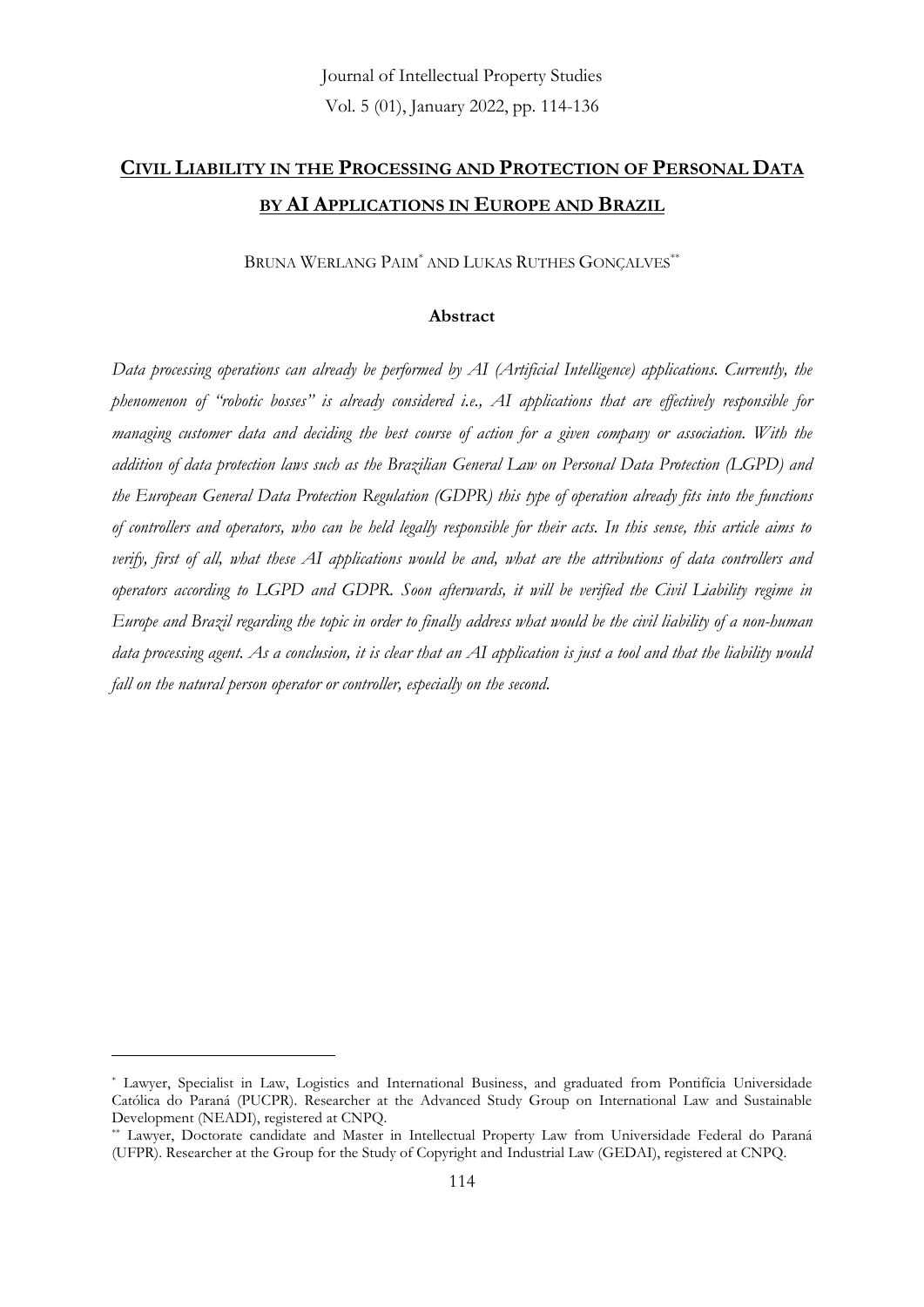#### **I. INTRODUCTION**

By providing for significant administrative sanctions, such as fines of up to fifty million reais per violation in the case of the LGPD, the civil liability of data processing agents becomes the subject of relevant debate.

Regardless of the field, the use of artificial intelligence applications is growing considerably. However, when used for processing personal data, the application of AI brings with it not only the facilities of innovation but also the legal uncertainties of what is still considered a novelty.

Thus, since the law requires dialogue with other areas of science, it is imperative to understand what artificial intelligence is and how it works, and the first chapter will be dedicated to this subject. Next, we will address the data processing agents according to the Brazilian LGPD (Lei Geral de Proteção de Dados) and the GDPR (General Data Protection Regulation) of the European Union, thus exploring the roles and responsibilities of the controller and operator of personal data. In the third chapter, in a comparative analysis, we will seek to verify how civil liability occurs in Brazil and in European legislation, taking German law as a reference, considering the lack of a European civil law. Then, considering the previously exposed topics, we will present reflections about civil liability in cases which artificial intelligence appears as an agent of personal data treatment.

### **II. THE THREE ESSENTIAL ELEMENTS THAT MAKE UP AN AI APPLICATION: SOFTWARE, HARDWARE, AND DATA**

In order to explore how an AI application could be used in personal data processing operations, it is necessary to first understand how such a program operates and what elements make its operation possible. A precise understanding of what Artificial Intelligence technology is all about is of fundamental importance to understanding some of the challenges its regulation presents.

Russell and Norvig, authors of one of the most cited books on AI,<sup>1</sup> define Artificial Intelligence as being "the study and design of intelligent agents, where an intelligent agent is a system that perceives its environment and performs actions that maximize its chances of success."<sup>2</sup> Following this same line of thought, Kurzweil, a renowned American inventor and futurist,

<sup>1</sup> STUART RUSSEL & PETER NORWIG, ARTIFICIAL INTELLIGENCE: A MODERN APPROACH, 4 PEARSON (2021).

<sup>2</sup> STUART J. RUSSELL & PETER NORVIG, ARTIFICIAL INTELLIGENCE: A MODERN APPROACH, 3 PRENTICE HALL (2010).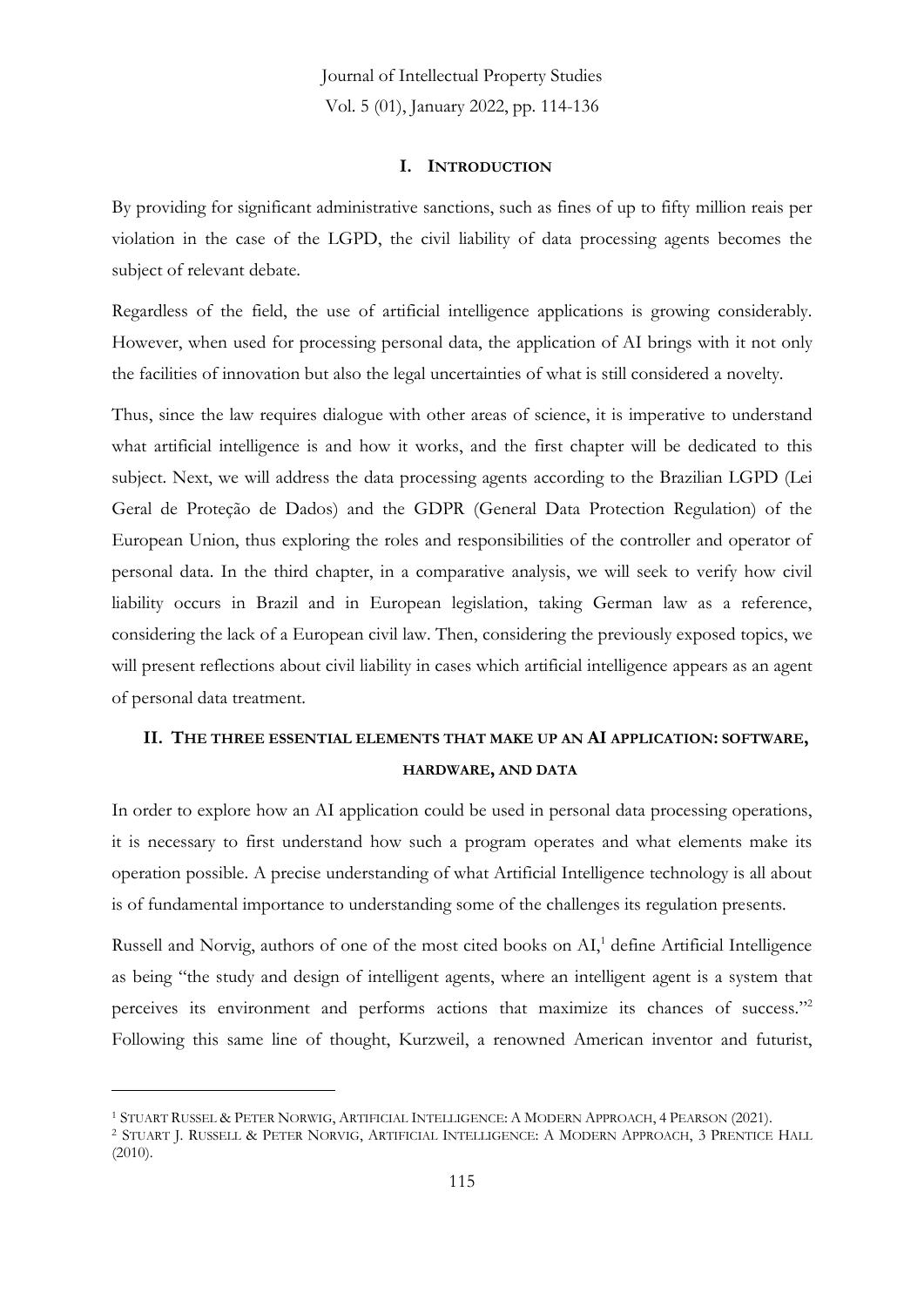approaches this technology as being "the art of creating machines that perform functions that require intelligence when performed by people."<sup>3</sup>

These are just two of several definitions that this concept has and that has been gaining even more fame in recent times. However, the concept of Artificial Intelligence to be adopted for the purposes of the present paper is as follows:

> It is an area of study focused on solving problems (or creating machines that perform this function) that previously only the human mind could answer. Thus, it is not possible to say that there is "one" or "the" Artificial Intelligence. What does exist is a number of different applications that make use of advanced technology in order to supplement the human reasoning capacity in one use or another.<sup>4</sup>

In other words, an Artificial Intelligence application is a program that runs on some kind of computer and emulates human reasoning based on the information it receives. We will see more about the elements that compose this type of application in the items below.

Within this area of study, there is also an important discussion about the distinction between the existing modalities of AI applications. In the existing literature on the subject, four types are popularly found: *narrow* as opposed to *general AI* and *weak* as opposed to *strong AI* (also called AGI: *Artificial General Intelligence*).

Teemu Roos says that *Narrow* refers to an AI application capable of performing a single task. *General, on the* other hand, would be a machine capable of handling any activity of the intellect. All Artificial Intelligence methods used today are characterized as *Narrow*. <sup>5</sup> That is, they are applications that are programmed for a single purpose and can only execute that single purpose. *General AI*, which can perform any task regardless of whether it has been programmed or not, is in the realm of science fiction.

The dichotomy between *weak* and *strong,* on the other hand, can be narrowed down to the philosophical distinction between appearing intelligent through your actions and actually being intelligent, as problematized by the Turing Test. <sup>6</sup> According to Teemu Roos, *strong AI* would

<sup>3</sup> RAYMOND KURZWEIL, THE AGE OF INTELLIGENT MACHINES (MIT Press 1990).

<sup>4</sup> Lukas Ruthes Gonçalves, *A Tutela Jurídica de Trabalhos Criativos Feitos por Aplicações de Inteligência Artificial no Brasil*, (MAR. 27, 2019) (unpublished M. Sc. dissertation, Universidade Federal do Paraná 2019), https://bit.ly/2YLBgnN. <sup>5</sup> ELEMENTS OF AI, https://www.elementsofai.com (last visited Aug. 18, 2018).

<sup>6</sup> A.M. Turing, *Computing Machinery and Intelligence*, 59 MIND 433 (1950) (According to the Turing test, an interviewer would interrogate two players, a person and a computer, without knowing their identity, in order to determine if the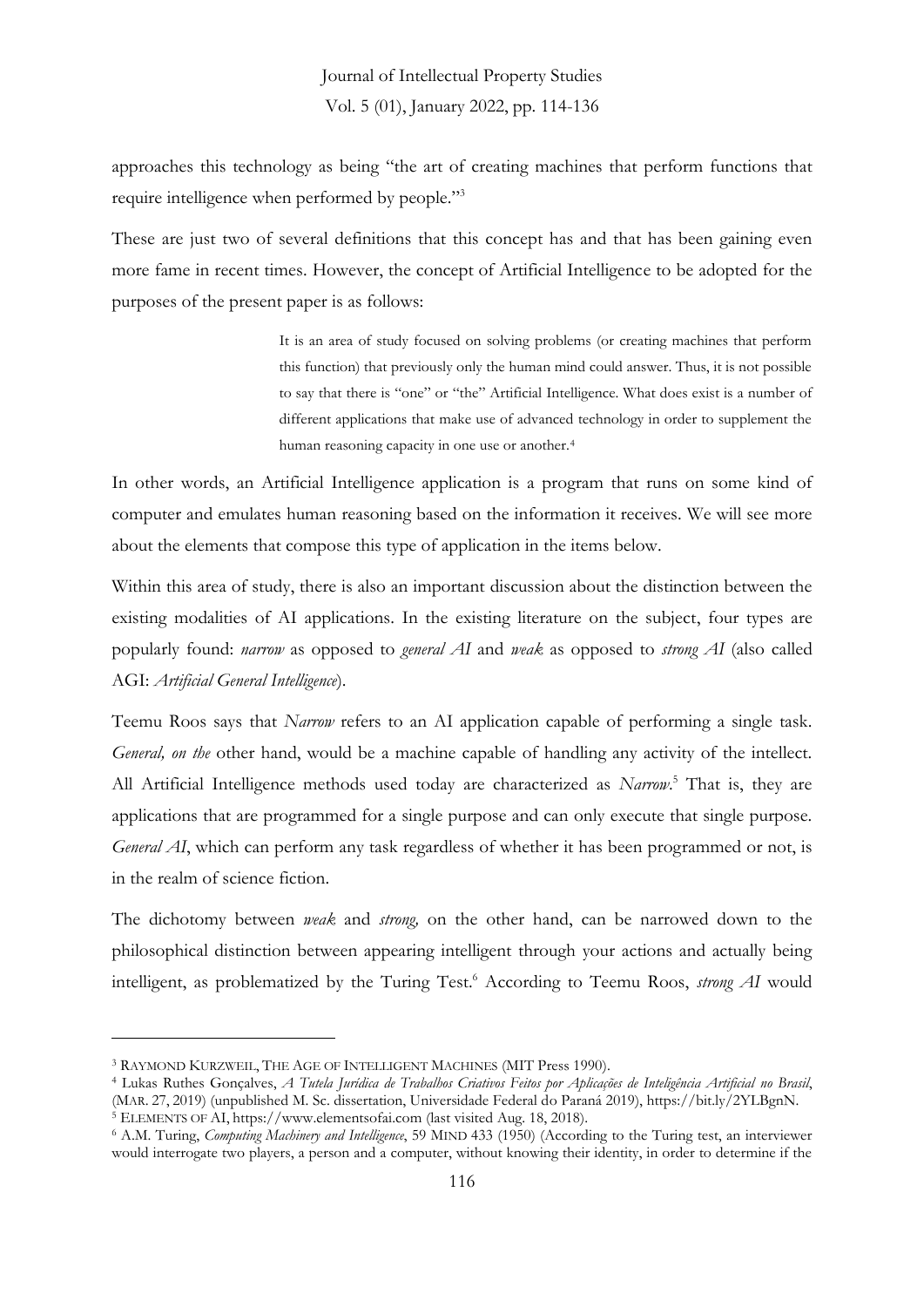amount to a genuinely intelligent and self-aware mind. *Weak AI,* on the other hand, would be what effectively exists, namely systems that exhibit intelligent behaviour despite being just computer applications.<sup>7</sup>

It is important to notice that "even if humanity is not close to developing an AGI that has its own consciousness, its application in a narrow way is already quite widespread in society, even if in a not so evident way". <sup>8</sup> Thus, this type of *narrow* application does not prevent existing programs from already having the ability to make decisions based on the information they receive, as will be discussed throughout this paper.

Examples of current uses of AI applications that are already having an effect on society and the contemporary business environment include selection and recruitment of candidates by analysing resumes of current employees, training employees from the use of AI applications in conjunction with augmented reality devices, managing repetitive activities to increase worker productivity, and monitoring the quantity and quality of work performed by employees through AI applications and IoT (Internet of Things) devices.<sup>9</sup>

Thus, the definition of AI was approached as being the area of study dedicated to creating devices that successfully emulate human reasoning, such as those that influence the process of hiring employees or helping a company to make decisions. Now we will talk about the main elements that enable the proper functioning of an application of this type, which are three: software, hardware, and data.

### **A. Software**

To talk about software, let's first glance at another definition of AI. According to McCarthy, AI is the "theory and development of computer systems capable of performing tasks which would normally require human intelligence, such as visual perception, speech recognition, decision

computer could successfully make the interviewer think that it is human. If successful, this would be proof that a machine could indeed be endowed with intelligence).

<sup>7</sup> ELEMENTS OF AI, *supra* note 5.

<sup>8</sup> Gonçalves, *supra* note 4, at 35.

<sup>9</sup> Bernard Marr, *Artificial Intelligence in the Workplace: How AI is Transforming your Employee Experience*, FORBES (MAY 29, 2019), https://www.forbes.com/sites/bernardmarr/2019/05/29/artificial-intelligence-in-the-workplace-how-ai-istransforming-your-employee-experience/#6f75fcb153ce.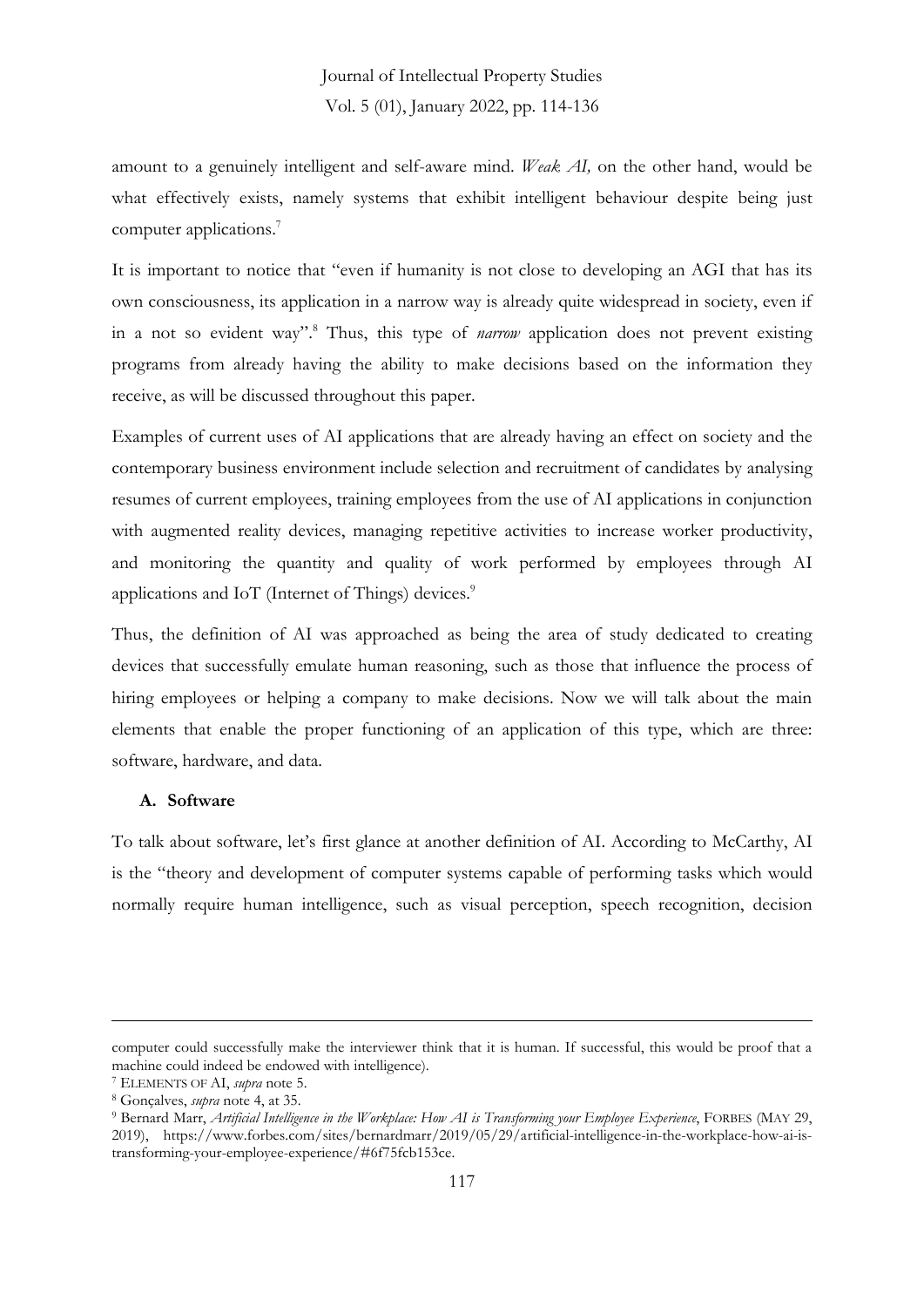making, and translation between languages". <sup>10</sup> The key term in this definition is "computer systems", which are nothing more than programs, or software composed of algorithms.

The algorithm "is a set of mathematical instructions, a sequence of tasks to achieve an expected result in a limited amount of time". <sup>11</sup> In other words:

> Its existence is not necessarily linked to a computer or other electronic device, so that a cake recipe, for example, can be considered an algorithm for the physical world, because it is a series of instructions to achieve a certain end.<sup>12</sup>

According to Solomon Gandz, the term is also the Latinization of the name of a Persian mathematician from the 9th century named Al-Khwãrizmi, who taught in his works mathematical techniques to be solved manually, and was responsible for presenting the first solution of linear and quadratic equations.<sup>13</sup>

Turning to the field of computing, according to Cormen et al., an algorithm would be defined as "any well-defined computational procedure that takes some value or set of values as input and produces some value or set of values as output".<sup>14</sup>

On this topic, it was previously stated:

Such a set of instructions that transforms a given input value into an output result can be realized through lines of code that when applied to a given machine perform specific actions. Such lines of code constitute, fundamentally, a computer program. 15

When used in AI applications that draw on Machine Learning, one is looking for "algorithms that can learn and make predictions about data – these algorithms follow strictly static instructions when making predictions or decisions based on data by building a model from sample inputs".<sup>16</sup>

<sup>&</sup>lt;sup>10</sup> JOHN MCCARTHY ET. AL., PROPOSAL FOR THE DARTMOUTH SUMMER RESEARCH PROJECT ON ARTIFICIAL INTELLIGENCE (1955).

<sup>11</sup> Dora Kaufman, *Os meandros da Inteligência Artificial: conceitos-chave para leigos*, ASSOCIAÇÃO BRASILEIRA DE LAWTECHS & LEGALTECHS (FEB. 22, 2018), https://ab2l.org.br/os-meandros-da-inteligencia-artificial-conceitoschave-para-leigos/.

<sup>12</sup> Gonçalves, *supra* note 4, at 44.

<sup>13</sup> Solomon Gandz, *The Origin of the Term "Algebra"*, 33 AM. MATHEMATICAL MONTHLY 437 (1926).

<sup>&</sup>lt;sup>14</sup> THOMAS H. CORMEN ET. AL, ALGORITMOS TEORIA E PRÁTICA 3 (Vandenberg D. de Souza trans., Campus 2<sup>nd</sup> ed. 2002).

<sup>15</sup> Gonçalves, *supra* note 4, at 45.

<sup>16</sup> Kaufman, *supra* note 11.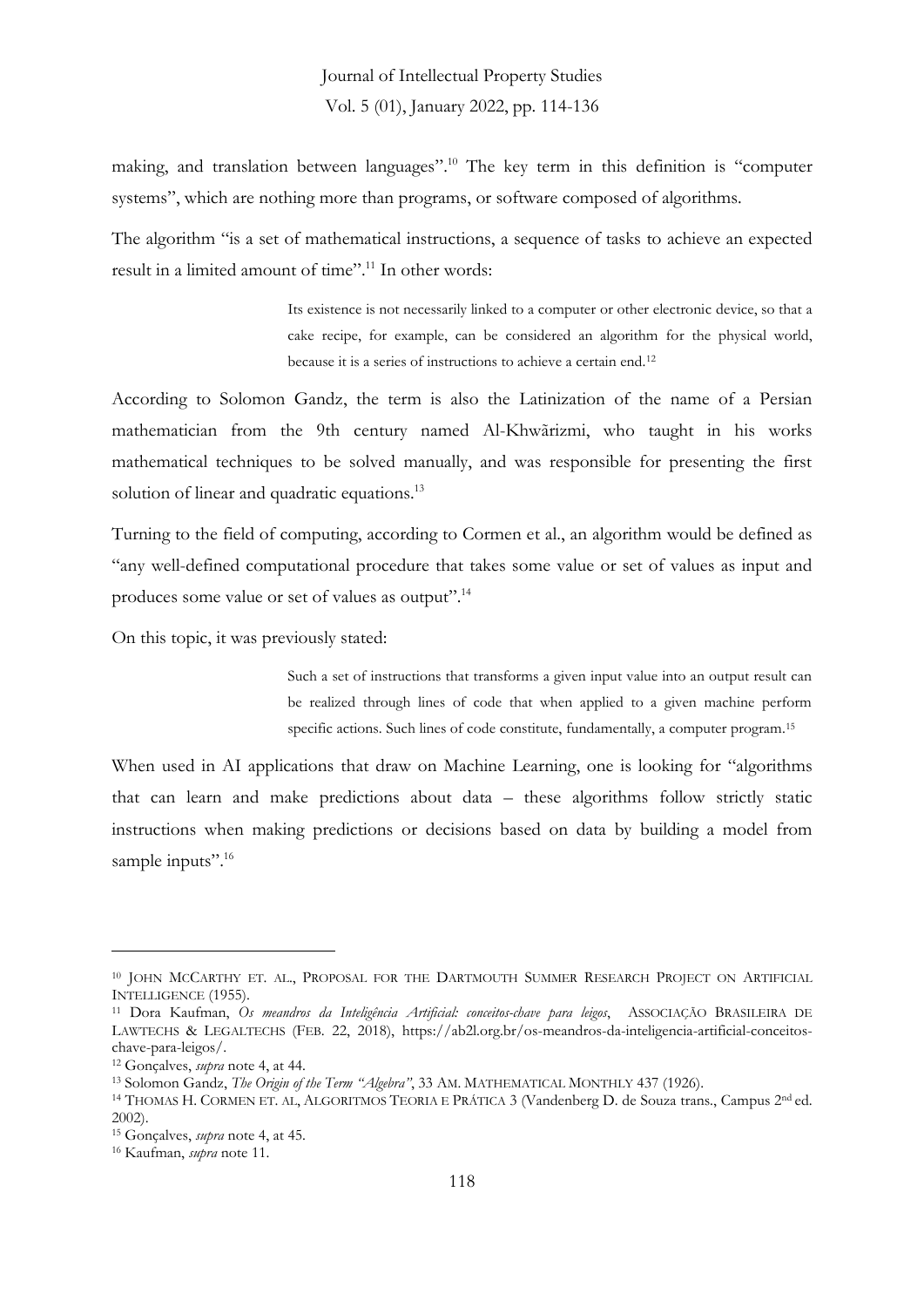In other words, AI applications that make use of the Machine Learning techniques are computer programs that produce a certain output value that emulates human reasoning based on the information provided to it as input value. This means that the way in which such an application receives and manages this data that serves as *input* is extremely important, as will be seen below.

From the application of the Machine Learning technique has developed a new, more complex programming modality called *Deep Learning*. It uses artificial neural networks (simplified simulations of how biological neurons behave) to extract rules and patterns from given data sets.<sup>17</sup>

This technology consists of a series of neuron-like units that combine a series of input values to produce an output value. This output, in turn, is also passed to other neural units, following a chain. <sup>18</sup> Thus, "an application using *Deep Learning* will, in the first step, analyse a sequence of data to arrive at a certain pattern; it will then pass that pattern through a second layer of analysis to arrive at a more refined pattern, and so on".<sup>19</sup>

Temu Roos states that it is precisely this depth of layers that allows the network to learn more complex structures without requiring unreasonably excessive amounts of data. Furthermore, the author points out that another big reason for building artificial neural networks would be to use the biological systems present in humans as inspiration to program better AI programs. According to him:

> The case of neural networks in general, as an AI approach, is based on an argument similar to that of logic-based approaches. In the latter case, it was thought that in order to achieve human-level intelligence, we need to simulate higher-level thought processes and, in particular, the manipulation of symbols representing certain concrete or abstract concepts using logical rules.<sup>20</sup>

In summary, we showed that an Artificial Intelligence application consists of software, whose algorithm is made by means of techniques that best emulate human thinking (*Machine Learning*  and *Deep Learning*). It is now necessary to verify where this type of program is executed to have an effect in the physical world.

<sup>17</sup> *How Machine Learning Works*, THE ECONOMIST (MAY 14, 2015), https://www.economist.com/the-economistexplains/2015/05/13/how-machine-learning-works?fsrc=scn/fb/te/bl/ed/.

<sup>&</sup>lt;sup>18</sup> NAT'L SCI. AND TECH. COUNCIL, PREPARING FOR THE FUTURE OF ARTIFICIAL INTELLIGENCE, at 9 (2016). National Science and Technology Council. Washington, D.C. 20502, p. 9.

<sup>19</sup> Gonçalves, *supra* note 4, at 46.

<sup>20</sup> ELEMENTS OF AI, *supra* note 5.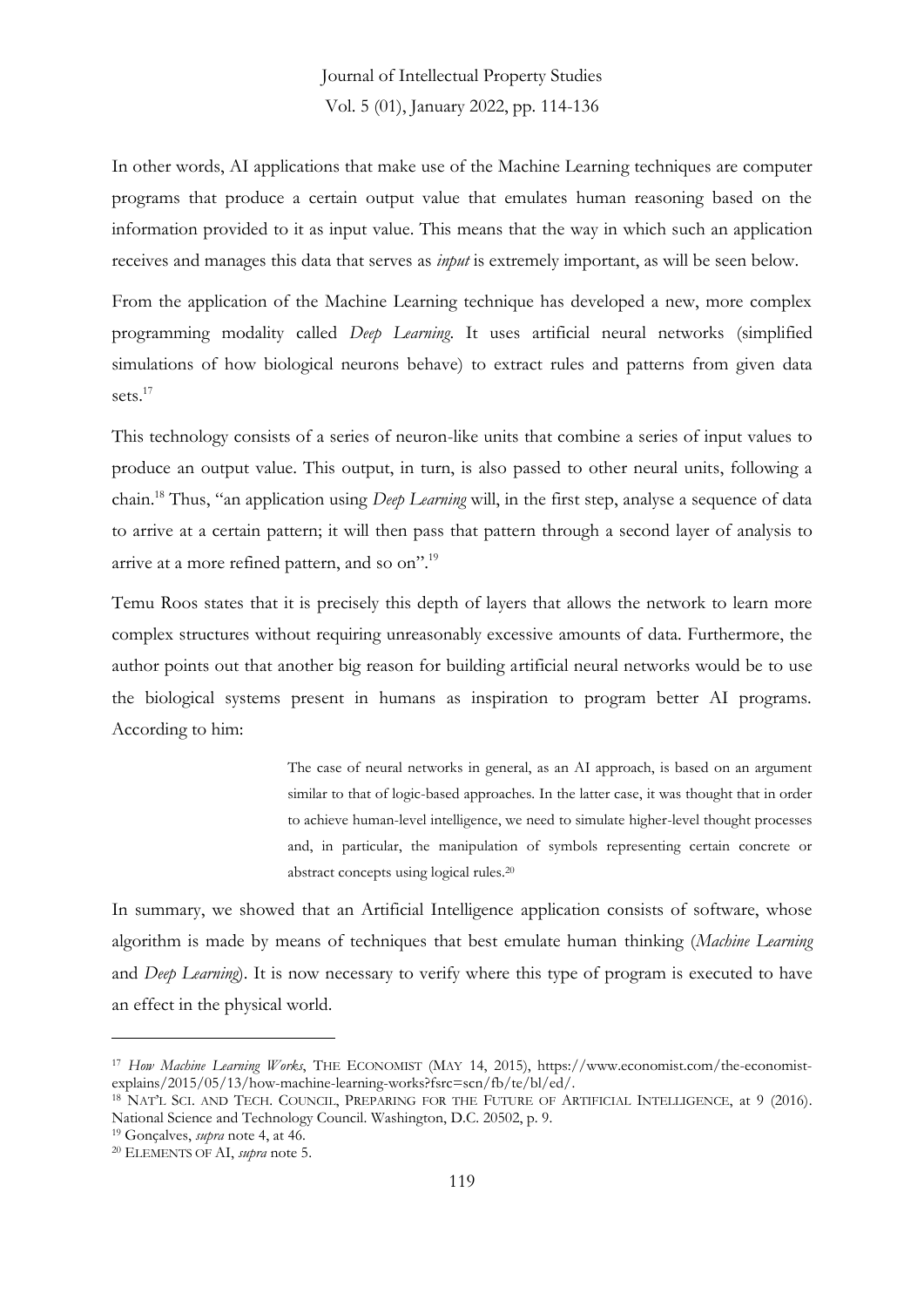#### **B. Hardware**

Hans Moravec makes an analogy that an AI application would need computing power in the same way that airplanes need horsepower. Below a certain threshold the technology would not work, but as the power increases the task becomes easier. In this sense the area of hardware is one that is, fortunately, constantly improving.<sup>21</sup>

Companies like Microsoft have been developing so-called Quantum Computers, which promise to considerably improve the analysis capacity that current machines allow.<sup>22</sup> For comparison "in 1997, IBM's Deep Blue analysed 200 million moves per second to outperform chess champion Garry Kasparov. A quantum machine, on the other hand, would be able to analyse 1 trillion moves every second." 23

This is because the difference would be in the way a quantum computer works.<sup>24</sup> An analysis made by the quantum computing team at Microsoft states that the processing in a traditional computer occurs in a binary way, with information being transmitted from *bits* that can only have a binary value of 0 or 1, which limits the processing capacity. In quantum computing, a *quantum bit* can hold both values at the same time, which is called a superposition state, and this allows the processing speed to be vastly superior compared to traditional computers.<sup>25</sup>

Faster Hardware would also make it possible to solve another technological barrier explained by what is called the Moravec Paradox. This is the observation "that complex mental problems require low computational capacity to be replicated and that motor activities of low degree of complexity (such as holding a glass) would, conversely, require enormous resources."26 According to Moravec:

<sup>21</sup> Hans Moravec, The Role of Raw Power in Intelligence (May 12, 1976) (unpublished manuscript), https://frc.ri.cmu.edu/~hpm/project.archive/general.articles/1975/Raw.Power.html.

<sup>22</sup> Gonçalves, *supra* note 5, at 49.

<sup>23</sup> Filipe Garrett, *Computador e processador quântico: sete coisas que você precisa saber*, TECHTUDO (MAR. 26, 2018), https://www.techtudo.com.br/noticias/2018/03/computador-e-processador-quantico-sete-coisas-que-voceprecisa-saber.ghtml.

<sup>24</sup> Gonçalves, *supra* note 4, at 49-50.

<sup>&</sup>lt;sup>25</sup> Microsoft Quantum Team, *The Microsoft approach to quantum computing*, MICROSOFT QUANTUM BLOG (JUNE 6,

<sup>2018),</sup> https://cloudblogs.microsoft.com/quantum/2018/06/06/the-microsoft-approach-to-quantum-computing. <sup>26</sup> Gonçalves, *supra* note 4, at 48.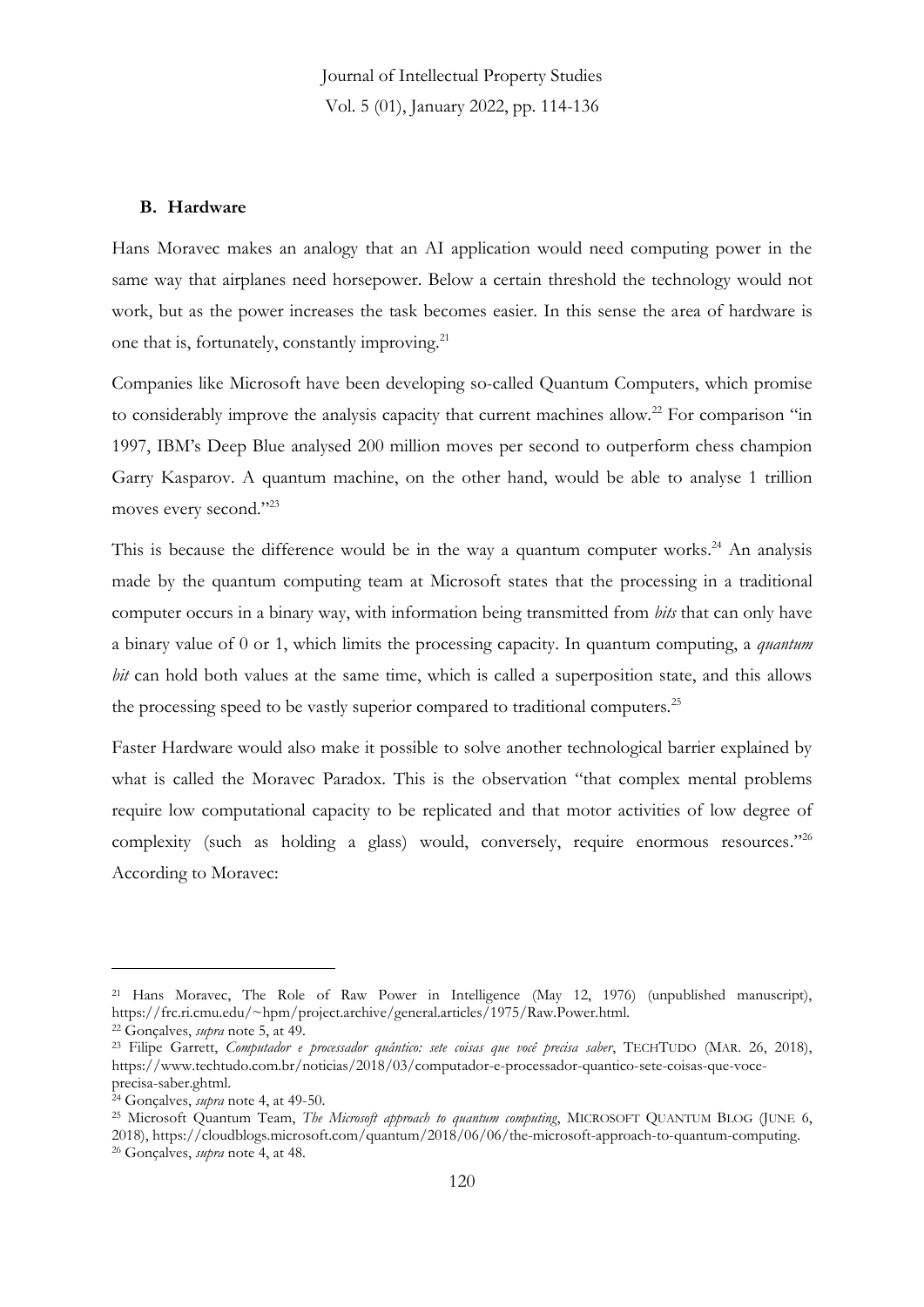It is comparatively easy to make computers exhibit adult-level performance in intelligence tests or playing checkers, and difficult or impossible to give them the skills of a one-year-old child when it comes to perception and mobility.<sup>27</sup>

This difficulty is justified "by the fact that these apparently simpler activities require a large amount of data to be performed, but that are not perceived by the human consciousness".<sup>28</sup> However, for activities that are considered complex, such as information analysis and classification, fortunately the amount and type of data required becomes easier to assess, which makes personal data management operations, for example, easier for AI applications to perform.

#### **C. Data and Information**

In addition to advances in computer technology, in the form of software and hardware as stated above, it is necessary for the AI application to have the information needed to produce a certain result. The greater the quantity and quality of data, the better the result in information obtained by a *Machine Learning* program. Pamela McCorduck reported that AI researchers began to suspect that intelligence could very well be based on the ability to use large amounts of different knowledge in different ways.<sup>29</sup>

Russell and Norvig report that during the 60-year history of computer science, from 1950 until approximately 2010, efforts had been much more focused on the algorithm as an object of study. However, according to them, recent studies in the field of AI reveal that for many problems it would be better to worry more about the data collected than about the criteria about which algorithm to apply. This would be due to the large availability of databases on the Internet.<sup>30</sup>

These same authors cite a paper by David Yarowsky from the year 1995 on the importance of greater data availability for Artificial Intelligence applications. The problem addressed by Yarowski, the authors report, was: given the use of the word 'plant' in a sentence, would it refer to flora or a factory? Previous approaches to this question made use of human-labelled examples combined with *machine learning* algorithms. Yarowsky demonstrated that the task could be performed, with over 96% accuracy, without any data selected and classified by humans. Russell

<sup>27</sup> HANS MORAVEC, MIND CHILDREN: THE FUTURE OF ROBOT AND HUMAN INTELLIGENCE 15 (Harvard Univ. Press 1988).

<sup>28</sup> Gonçalves, *supra* note 4, at 49.

<sup>29</sup> PAMELA MCCORDUCK, MACHINES WHO THINK: A PERSONAL INQUIRY INTO THE HISTORY AND PROSPECTS OF ARTIFICIAL 299 (A K Peters Ltd. 2<sup>nd</sup> ed. 2004).

<sup>30</sup> RUSSELL & NORVIG, *supra* note 2, at 27.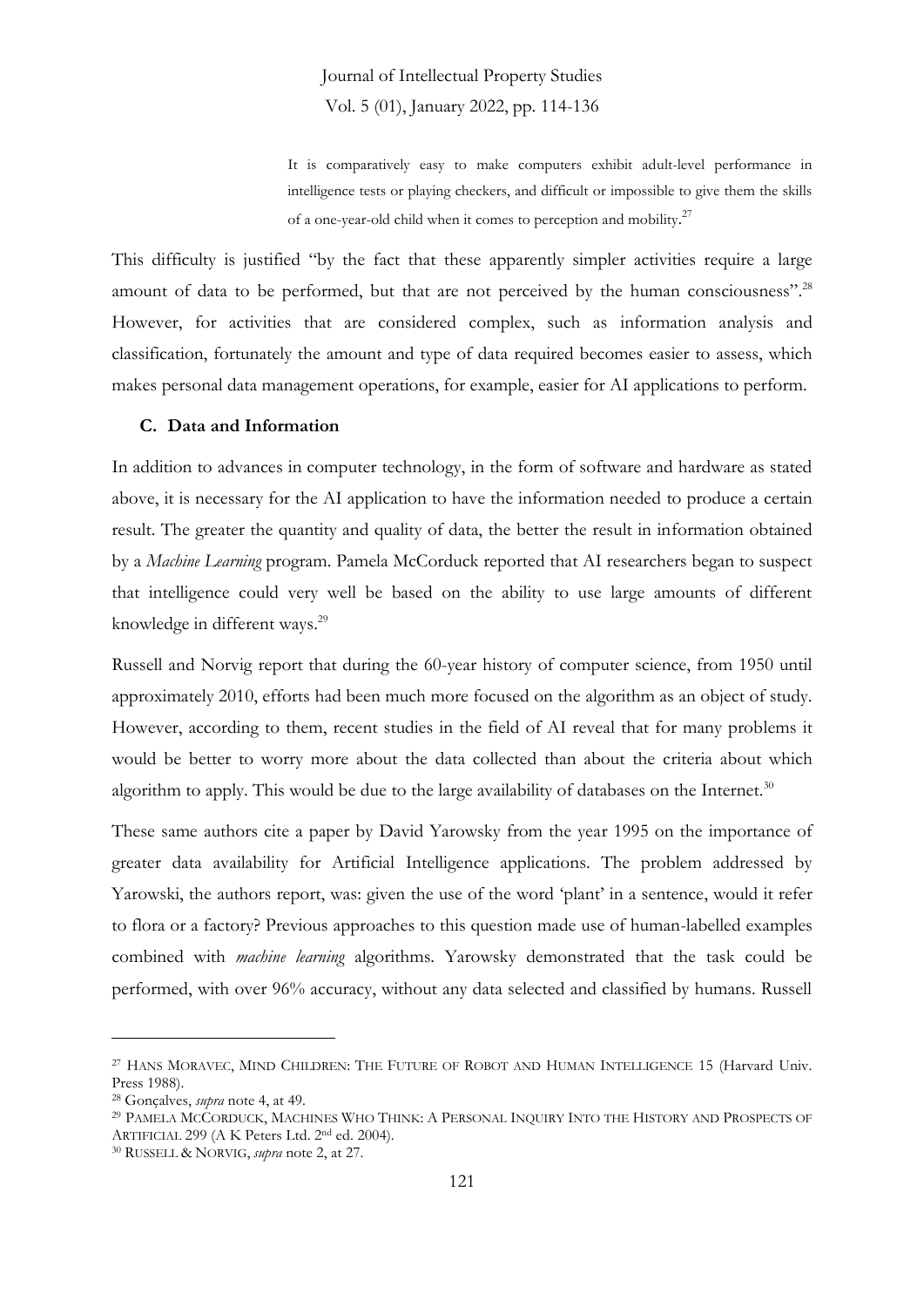and Norvig say that by giving an AI application a large amount of unedited text and only the dictionary definitions of both senses of the word 'plant' ('works, industrial complex' and 'flora, plant life'), it was already possible to label the given examples and from that point on only modify the algorithm to learn new patterns that would help identify new examples.<sup>31</sup>

Banko and Brill have a 2001 text of their own also cited by Russell and Norvig in stating that techniques, like the one demonstrated above, perform even better as the available amount of text goes from one million to one billion words. Further, they emphasize that this increase in performance, from using more data, would exceed any difference in the choice of algorithm. Further, Banko and Brill attest that a low complexity algorithm that has access to an unlabelled training database of 100 million words performs better than a more advanced algorithm with only 1 million words as *input*. 32

How an AI application makes use of databases is a very important issue, because with laws like LGPD and GDPR the controllers and operators of the data are the ones legally responsible for its use. Prerna Sindwani mentions a study by Infosys and Gaertner that predicts in the future several offices eliminating the management function of several companies. Prerna's report mentions that fewer managers will be needed as many of their tasks include data collection, supervision, and compliance actions, which could be completed by AI applications.<sup>33</sup>

From this, we demonstrate how fundamental it is to understand exactly what the roles of the controller and the operator are according to LGPD and GDPR. This allows a better investigation of the civil liability of operators of the type dealing with AI applications.

#### **III. DATA PROCESSING AGENTS IN ACCORDANCE WITH LGPD/GDPR**

There is no single definition for what is meant by data processing, since both legislations, LGPD<sup>34</sup> and GDPR<sup>35</sup>, provide, in a list of examples, several actions<sup>36</sup> for its definition, which can be summarized as any operation performed with personal data.

<sup>34</sup> Lei No. 13.709, de 14 de Agosto de 2018.

<sup>31</sup> *Id.*

<sup>32</sup> *Id.* at 28.

<sup>33</sup> Prerna Sindwani, *The Boss Machine is Here – AI is set to Eliminate Middle Management in 8 Years*, BUSINESS INSIDER INDIA (JAN. 21, 2020), https://www.businessinsider.in/careers/news/the-boss-machine-is-here-ai-is-all-set-toeliminate-middle-managers-in-8-years/articleshow/73474729.cms.

<sup>35</sup> 2016 O.J. (L 119) 1.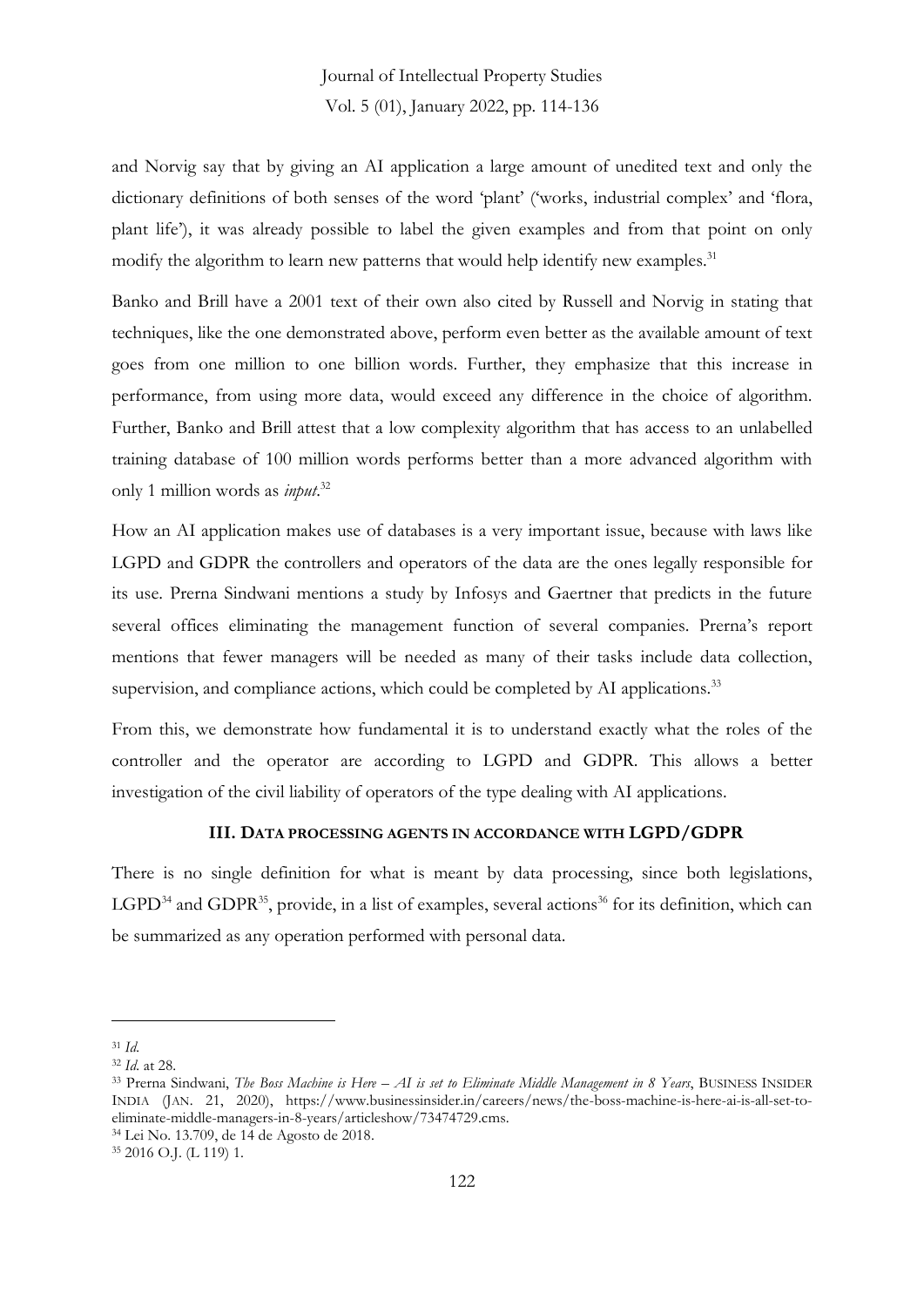Thus, it is also defined to whom such processing functions are foreseen. In the case of Brazil and the European Union, it is the role of controller and operator, whose Brazilian legislation, strongly inspired by the European legislation, defines respectively as: natural or legal person, of public or private law, who is in charge of the decisions regarding the treatment of personal data; and natural or legal person, of public or private law, who carries out the treatment of personal data on behalf of the controller. To clarify, one can very briefly say that the data controller determines if and how the data processing will be carried out. The operator, on the other hand, performs the action relating to the processing.

Thus, there is a close link between the two data processing agents, especially with respect to the actions of the operator on behalf of the controller. Furthermore, it is pointed out the possibility of confusion of roles between agents, as the same person may be responsible for making the decision and executing it. As a result, we will analyse both agents at the same time in the European and Brazilian legislation.

#### **A. Controller and Operator in GDPR**

With more than 25 years of experience in the legal protection of personal data, the European Union has developed its protective system, as well as some concepts previously provided for. However, the definitions of *controller* and *processor*– figures imported by the Brazilian legal system as controller and operator – were brought by Directive 95/46/EC and substantially maintained by the GDPR. To better understand the content of this text, we will opt to treat such figures according to Brazilian law i.e., controller and operator.

Thus, European law defines a controller as a natural or legal person, public authority, agency, or other body which alone or jointly with others determines the purposes and means of the processing of personal data; where the purposes and means of such processing are determined by Union or Member State law, the controller or the specific criteria applicable to its appointment may be provided for by Union or Member State law. In the same vein, it defines a processor as a natural or legal person, public authority, agency or other body which processes

<sup>36</sup> Lei No. 13.709, de 14 de Agosto de 2018, art. 5 (For the purposes of this Law, it is considered: X - treatment: any operation performed with personal data, such as those related to collection, production, reception, classification, use, access, reproduction, transmission, distribution, processing, filing, storage, elimination, evaluation or control of information, modification, communication, transfer, dissemination, or extraction).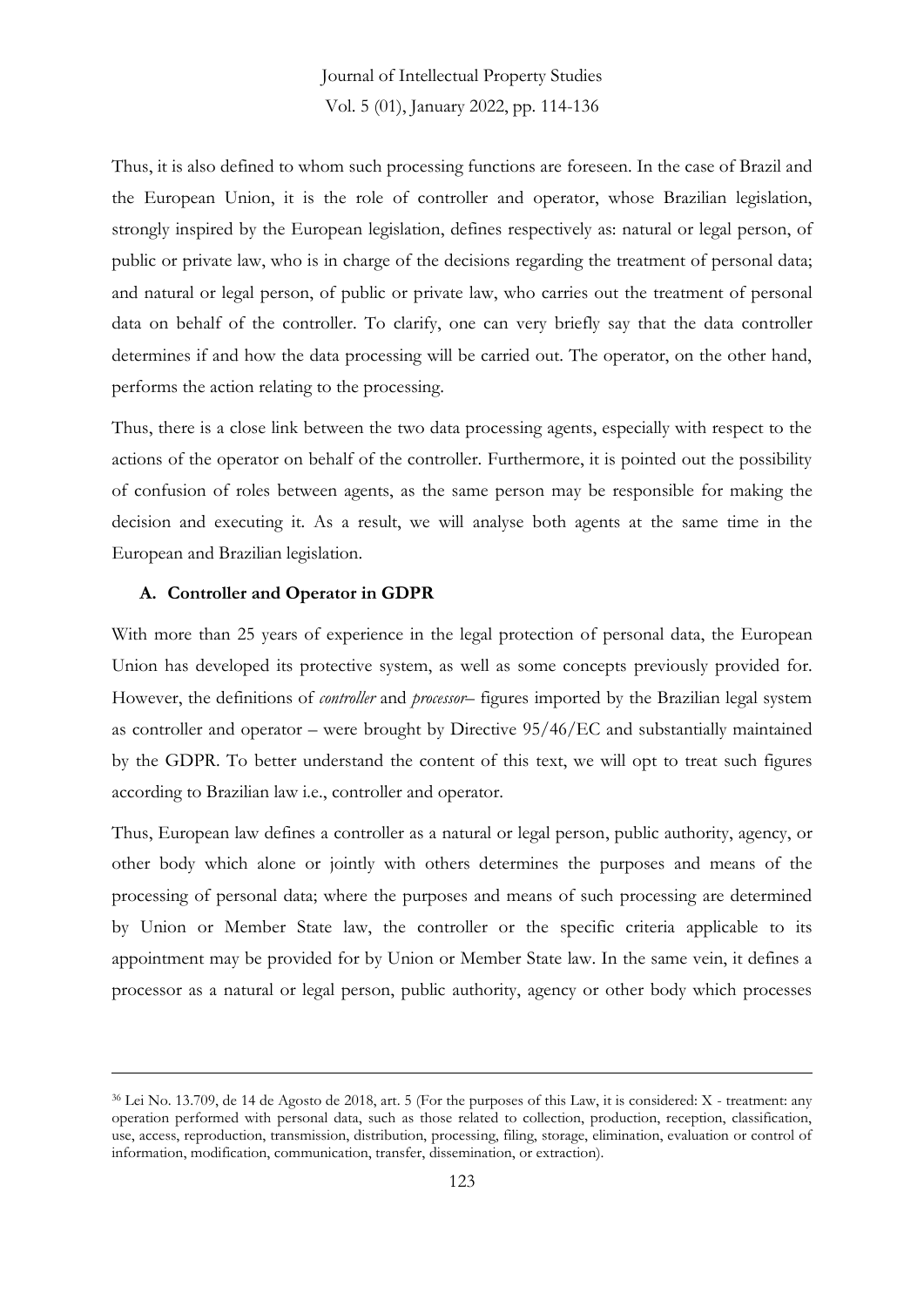personal data on behalf of the controller. Then, it is understood that both the controller and the operator may be natural persons or legal entities.

Even before defining who they may be and the duties of the controller and operator, the GDPR lists several recitals that not only observe the peculiarities that underlie the relationship of the European Union with its Member States, but already impose responsibilities to the controller. Three examples are Recital 39, which provides for the duty of the controller to set time limits for erasure or periodic review of data retention, so that it occurs only as long as necessary; Recital 42, which provides that for the data subject's consent to be knowingly given, the data subject should at least know the identity of the controller and the purposes of the processing; and Recital 59, by which the controller should be obliged to respond to requests from the data subject without undue delay and at the latest within one month, and give reasons when he intends to refuse the request.

Also, throughout the regulation, the rights and duties of the controller are sparsely attributed, such as conditions applicable to consent, information to be provided when personal data are or are not collected from the data subject, provisions concerning the legitimate interest of the controller, the duty to rectify inaccurate data, among others. However, by devoting Chapter 4 to the roles of controller and operator, the regulation provides separately for the responsibilities of each.

As stated in Article 24, considering the scope, context and purposes of the data processing, as well as the risks to the rights and freedoms of natural persons, the likelihood and severity of which may vary, the controller shall implement appropriate technical and organizational measures to ensure and to be able to demonstrate that the processing is performed in accordance with the GDPR. Such measures shall be reviewed and updated as necessary and if proportionate in relation to the processing activities, these include the implementation of appropriate data protection policies by the controller. In addition, the controller may demonstrate compliance with its obligations through compliance with approved codes of conduct under Article 40 or approved certification procedures under Article 42.

There is also provision for so-called data protection *by design* and *by default*. In broad terms, this refers to the moment when the appropriate technical and organizational measures, such as pseudonymization, are applied to the processing of the data by the controller, which may be at the moment of definition (*by design*) or during the processing itself (*by default*).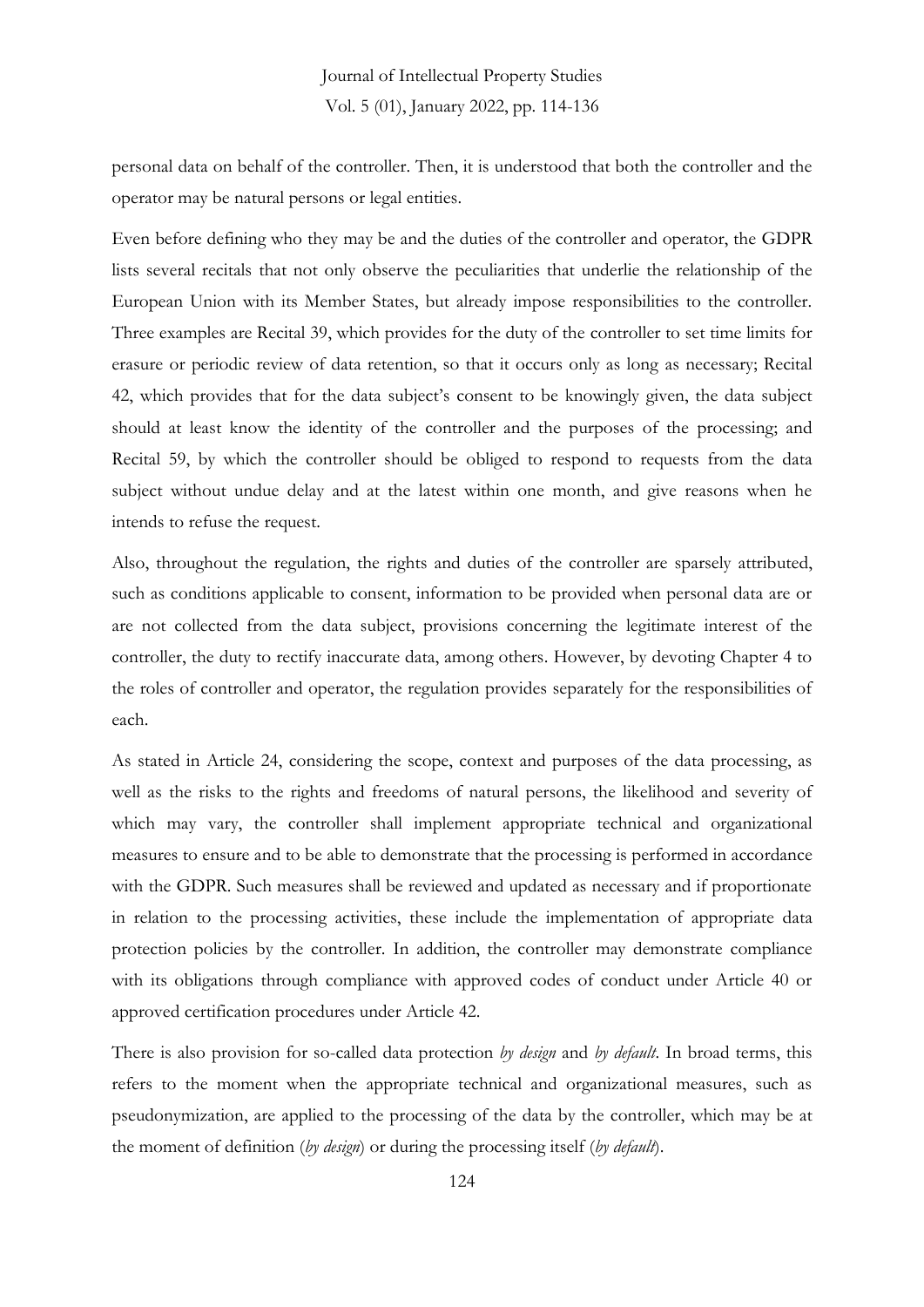The controller may choose to determine the grounds and means for processing the personal data unilaterally or jointly with other controllers. When jointly, controllers may agree on their respective responsibilities to carry out data processing under the GDPR, which does not prevent the data subject from exercising his or her right against any of the controllers.

Also, the controller acts with the figure of the operator. The operator must provide sufficient guarantees to implement appropriate technical and organizational measures so that the processing of data meets the requirements of the GDPR and ensures the protection of the rights of the data subject. In broad terms, the operator is the one who, as a natural or legal person, acts on behalf of and subordinated to the controller. For instance, one can imagine a gym that hires a local print shop to produce invitations for an event to be held by the gym, which provides the print shop with the names and addresses for the invitations and envelopes to then send them out. In this case, the gym is the controller of the personal data processed with the invitations, it determines the purposes for which the personal data is processed, which is to send the invitations individually to each address, and it also determines the means by which the processing occurs, by linking the personal data to the detailed address for each individual member of the academy. Thus, the printer is the operator handling the personal data only on instruction of the gym as controller.<sup>37</sup>

According to the European regulation, the operator may, with the express authorization of the controller, contract another operator. Thus, both the operator-operator relationship and the controller-operator relationship are conditioned to the formalization of a contract or other binding legal instrument in writing. Regarding the content of the controller-operator contract, the instrument must provide that, unless legally obliged to do otherwise, the operator processes personal data only upon documented instructions from the controller, including with regard to data transfers to third countries or international organizations. It must also contribute to audits and provide assistance to the controller to ensure that its obligations are met, and it must delete or return all personal data to the controller after completion of the service provided. Finally, with the GDPR, the European legal system reinforces the importance and responsibilities of the

<sup>37</sup> *How do you determine whether you are a controller or processor?*, INFORMATION COMMISSIONER'S OFFICE, https://ico.org.uk/for-organisations/guide-to-data-protection/guide-to-the-general-data-protection-regulationgdpr/controllers-and-processors/how-do-you-determine-whether-you-are-a-controller-or-processor (last visited Sept. 22, 2020).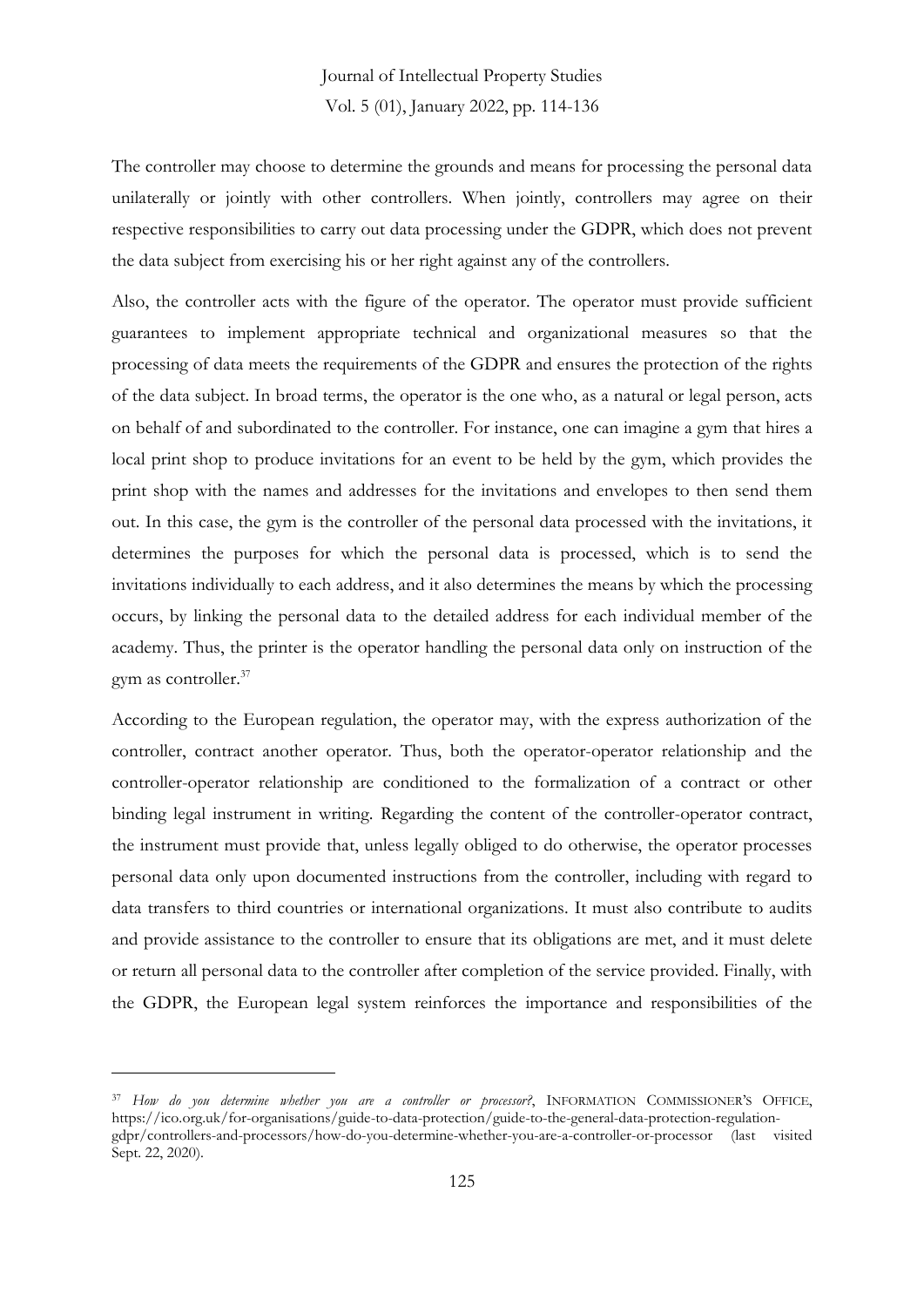controller and the operator, key figures for the identification and notification of cases of personal data breaches.

#### **B. Controller and Operator in LGPD**

The LGPD provides the hypotheses of data processing exhaustively, with regard to the controller, we emphasize the possibility when necessary for the fulfilment of its legal or regulatory obligation, as well as when necessary to meet its legitimate interests or those of third parties, except in the event that the fundamental rights and freedoms of the data subject prevail and require the protection of personal data. Thus, none of these hypotheses, including and especially the legitimate interest of the controller, can be understood as an authorization without consequences for the processing of the data. The eventual waiver of the consent requirement does not exempt the processing agents from the other obligations provided by law, especially the observance of general principles, such as necessity, and the guarantee of the data subject's rights.

Chapter VI is exclusively dedicated to the provisions concerning the personal data processing agents, which, in the style of European regulation, are the figures of controller and operator. However, despite the strong inspiration of the LGDP in the GDPR, it can be said that the former was much more succinct in addressing the topic, having only 4 articles, excluding the section on the data controller and the section on liability and compensation for damages.

In general terms, the law states that agents must keep a record of their personal data processing operations, especially when based on legitimate interest, and it is the controller's responsibility, when determined by the national authority, to prepare the personal data protection impact report when processed (containing, at least, a description of the types of data collected, the methodology used to collect and ensure the security of the information, and the controller's analysis of the measures, safeguards, and risk mitigation mechanisms adopted).

Finally, with respect to the controller-operator relationship, the LGPD provides for the subordination of the operator to the controller, who must perform the processing according to the instructions provided by the controller, who will verify compliance with its instructions and the rules on the matter. Next, the legislation addresses the figure of the data controller and the liability and compensation for damages, ending the chapter on personal data controllers.

In this way, the confusion presented at the beginning of the chapter of this study may end up being accentuated when processing is carried out based on the LGPD, since, unlike the GDPR,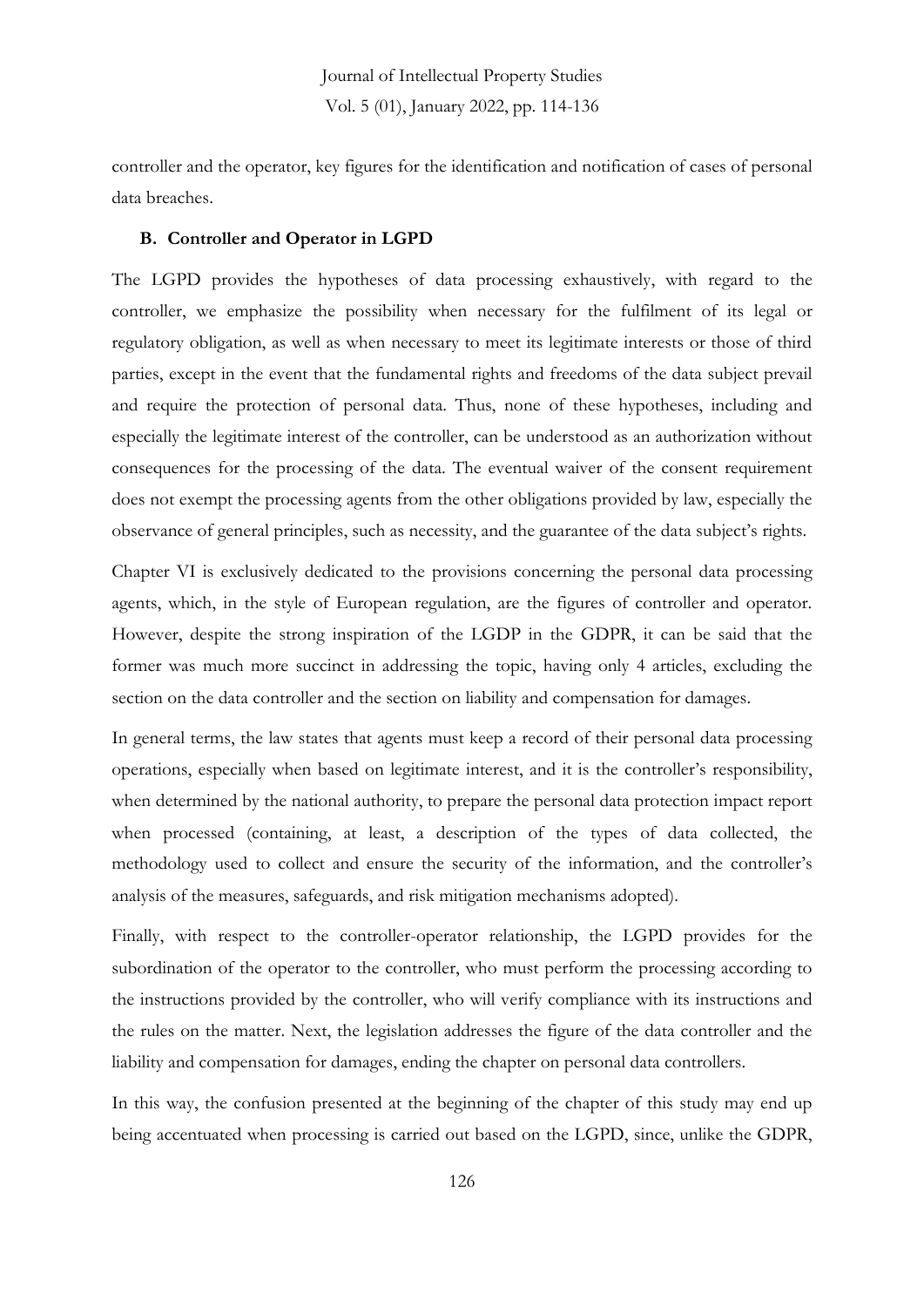the chapter of the law dedicated to personal data processing agents does not clearly present the distinctions, and, in fact, the responsibilities of each agent.

As a possible solution to the lack of legal clarity concerning the attributions and the binding of the operator to the controller, we suggest a contractual formalization, or other legal path, that expressly and objectively regulates this relationship.

### **IV. CIVIL LIABILITY OF THE AI CONTROLLER AND OPERATOR IN DATA PROCESSING**

Technological evolution is the result of the human quest for ways to simplify his life so that he can change the focus of his attention, one of the greatest examples of this being the automation of vehicles. By not worrying about the direction of the vehicle, the driver can become almost a passenger, depending on the level of autonomy of the vehicle, and can, for example, turn his attention to reading or even sleeping. The fact is that the goal of developing artificial intelligence is closely linked to its use as a tool to increase the quality of life of human beings.

Thus, the processing of personal data performed with the aid of artificial intelligence may challenge the identification of the subject to be held liable in cases of violation of personal data protection legislation.

Since there is no legal provision in the Brazilian legal system that attributes civil liability to artificial intelligence, the comparative study serves as clarification and perhaps guidance. When it comes to protection of personal data, it is natural to compare Brazilian legislation to European legislation. It so happens that, as far as civil law is concerned, Europe has no unified legislation. Thus, since "the classification of the branches of Civil Law is based on the so-called Germanic classification", the German Civil Code will be used as a comparative basis.<sup>38</sup>

### **A. Objective liability in Europe and Brazil**

Regarding strict liability in Europe, Ascensão comments that "we cannot speak of a European Civil Law and even less the intention of creating a European Civil Code. The existence of the

<sup>38</sup> JOSÉ DE OLIVEIRA ASCENSÃO, DIREITO CIVIL: TEORIA GERAL (INTRODUÇÃO, AS PESSOAS, OS BENS) 16 (Saraiva 3 rd ed. 2010).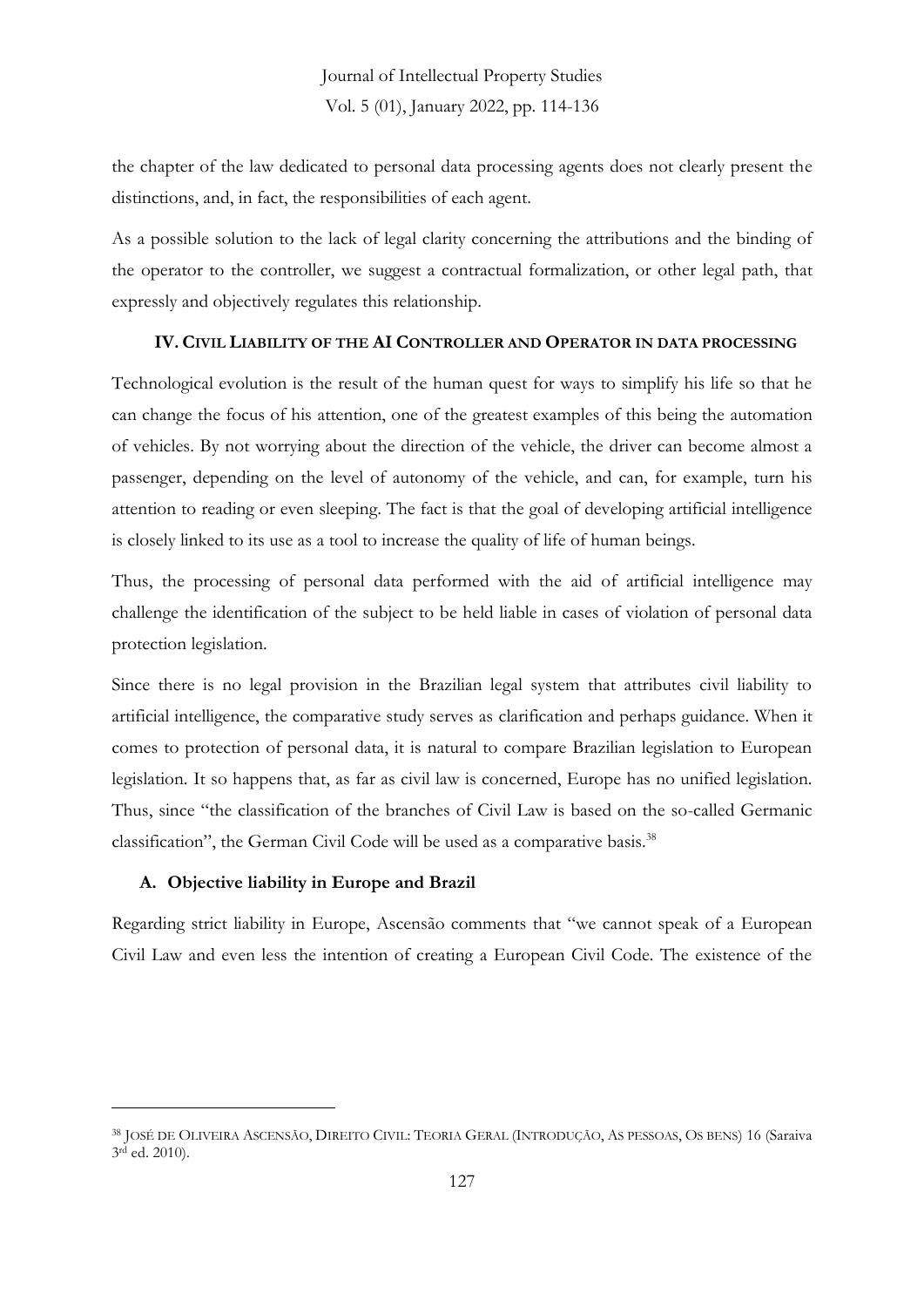European Union does not mean that there is a European Law". <sup>39</sup> For this reason, as emphasized by Ascensão above, "who appears as forming the principles of European Law is German Law".<sup>40</sup>

In this line, "The German private law that we have today had its outlines more clearly delineated from 1900, when the German Civil Code (Bürgerliches Gesetzbuch – "BGB") came into force". <sup>41</sup> Thatiane Pires states that the BGB would comprise not one, but three general clauses of Aquilian civil liability.<sup>42</sup> That is, the type of objective civil liability arising from non-compliance with legal norms, the focus of this work.

The first of these is a clause about the violation of subjective rights, whose scope is given by  $\sqrt{s}$ 823 I BGB which, according to the translation of Pires provides: "He who maliciously or negligently injures in an unlawful manner the life, body, health, liberty, freedom, property or another right of someone, is obliged before him to compensation for the resulting damage."<sup>43</sup>

The second general clause refers to liability for the violation of an objective right, provided in  $\mathcal S$ 823 II BGB. According to Pires, this clause imposes an obligation to indemnify anyone who violates a rule designed to protect others. The same author also brings the translation of the quoted § II: "The same obligation is imposed on the one who violates a law that is intended for the protection of others. If, according to the content of the law, violation is possible even without fault, then the obligation to indemnify is only imposed in case of fault".<sup>44</sup>

Finally, the third general clause is found in § 826 BGB, which, according to Pires "obliges to indemnify the person responsible for causing damage to another maliciously and contrary to good morals". <sup>45</sup> The translation of the legal norm, according to the author, thus states: "He who, contrary to good customs, maliciously causes damage to another, is obliged, before the latter, to repair the damage".

<sup>39</sup> *Oliveira Ascensão traça um panorama do Direito Civil europeu,* CONSELHO DA JUSTIÇA FEDERAL (NOV. 9, 2011), https://www.cjf.jus.br/cjf/noticias/2011/novembro/oliveira-ascensao-traca-um-panorama-do-direito-civileuropeu.

<sup>40</sup> *Id.*

<sup>41</sup> Thatiane Cristina Fontão Pires, *Desenvolvimento e aplicação da compensatio lucri cum damno no Direito Alemão: o problema da cumulação da indenização civil com as vantagens advindas do evento* 95 (11 Feb. 2019, Universidade Federal de Santa Catarina) (unpublished LL.M. dissertation), https://bit.ly/3vjfnrM.

<sup>42</sup> *Id.* at 101.

<sup>43</sup> *Id.*

<sup>44</sup> *Id.* at 101-102.

<sup>45</sup> *Id.* at 102.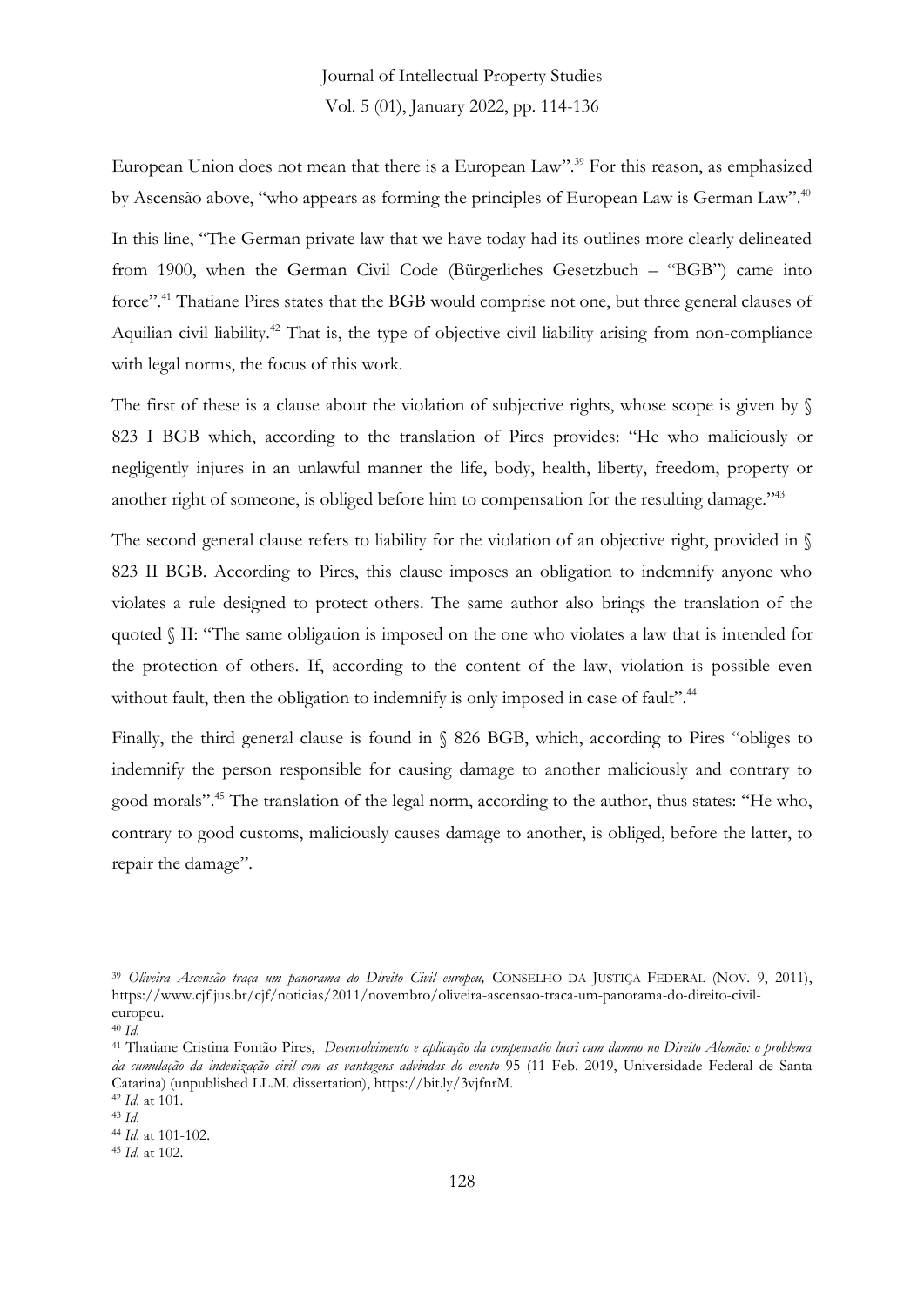The German Civil Law provides for both objective and subjective civil liability. Similarly, in Brazil, where, according to articles 186 and 927, the obligation to repair occurs as a result of the commission of an illicit act i.e., violation and damage to others by action or voluntary omission, negligence or imprudence.

Thus, the Brazilian legislator's preference for subjective civil liability is verified, requiring the characterization of malice or fault. The latter can be of the following types: i) recklessness  $- a$ commissive act, in which the subject has no intention of violating the law, but by acting with disregard for the duty of care, must be held liable; ii) inexcusiveness – similar to recklessness, but the duty of care is expected due to the subject's expertise; iii) negligence – an omissive act, in which the subject fails to act and, consequently, causes damage to others.

By exception, the objective civil liability is timidly observed in the Brazilian Civil Code, although reinforced later by the Consumer Protection Code and taken as correction of the classical and unsatisfactory concept of guilt already outdated.<sup>46</sup> Reinforcing the concern, still current, and pointing out the challenges of modern society, Sergio Cavalieri Filho states that

> "According to this classical conception, however, the victim will only obtain reparation for the damage if he proves the agent's guilt, which is not always possible in modern society. Industrial development, provided by the advent of machinery and other technological inventions, as well as population growth, generated new situations that could not be supported by the traditional concept of fault".<sup>47</sup>

In this way, the configuration of liability occurs by the sum of the causal connection to the damage, dispensing with the proof of wilful misconduct or guilt. It is the option of the agent to exercise the activity independently of risk, in this sense, Caio Mário:

> In terms of civil responsibility, risk has a special meaning, and civil doctrine has been projecting itself upon it since the last century, with the objective of erecting it as a foundation for the duty to repair, with a view to exclusivity, or with the extremization of the theory itself, opposed to guilt.<sup>48</sup>

This paper does not intend to exhaust the theories of civil liability; however, it argues that, although the Brazilian system is mixed and encompasses both objective and subjective civil

<sup>46</sup> WILSON MELO DA SILVA, RESPONSABILIDADE SEM CULPA 104 (Saraiva 1974), SERGIO CAVALIERI FILHO, PROGRAMA DE RESPONSABILIDADE CIVIL (Malheiros 3r<sup>d</sup> ed. 2002).

<sup>&</sup>lt;sup>47</sup> SERGIO CAVALIERI FILHO, PROGRAMA DE RESPONSABILIDADE CIVIL 16 (Malheiros <sup>3rd</sup> ed. 2002).

<sup>&</sup>lt;sup>48</sup> CAIO MÁRIO DA SILVA PEREIRA, CIVIL RESPONSABILIDADE (Forense 9<sup>th</sup> ed. 2001).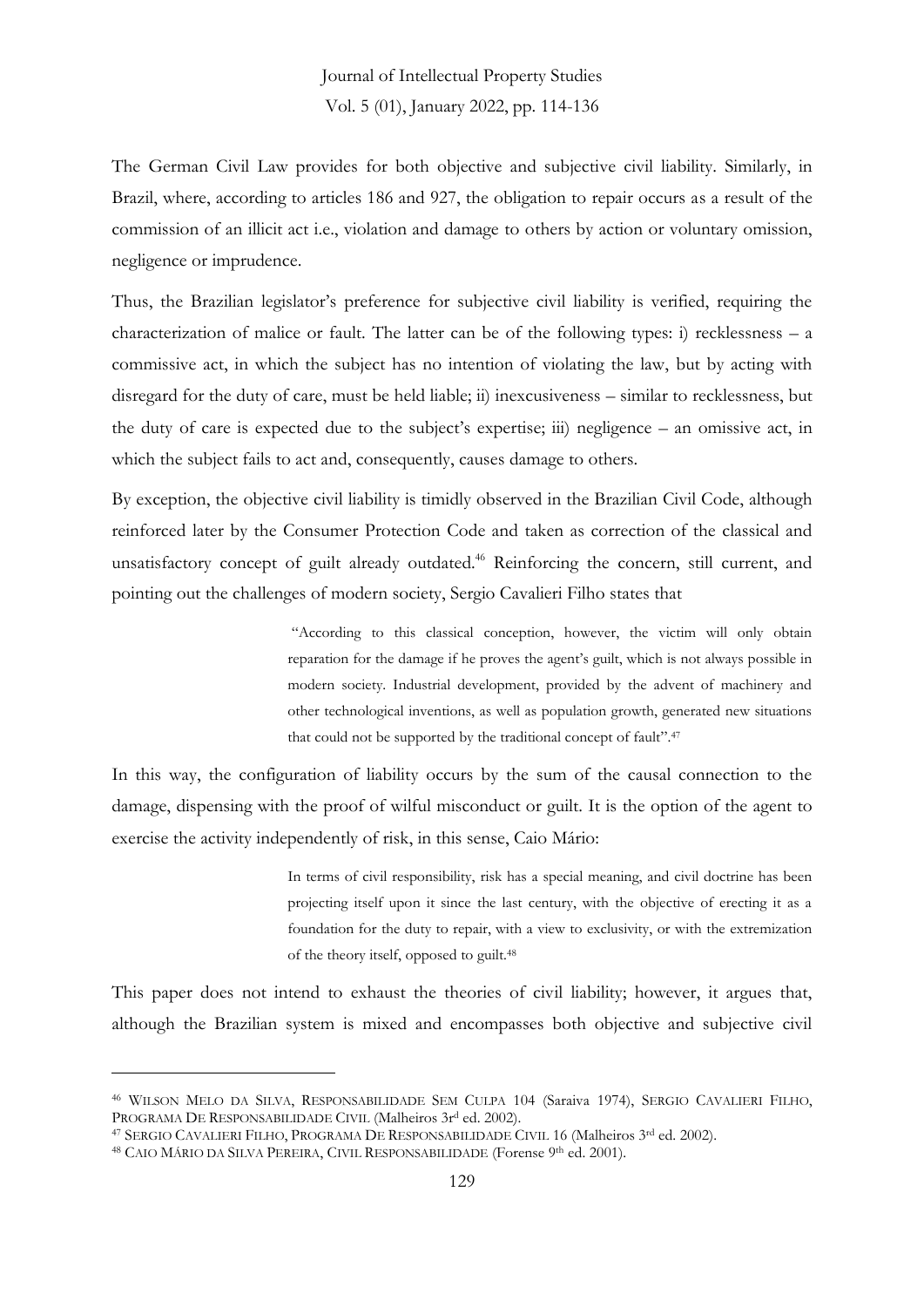liability, reparation for damages should not depend on the victim's ability to prove the agent's guilt.

As far as the regulation of civil liability in Brazil and Germany is concerned, both normative systems adopt the subjective and objective possibility, to be analysed on a case-by-case basis.

Thus, considering the provision of the sole paragraph of art. 927 of the Brazilian Civil Code that: "There will be an obligation to repair the damage, regardless of fault, in cases specified in law, or when the activity normally developed by the author of the damage implies, by its nature, risk to the rights of others", it is clear the need for the verification of the legal provision or practical situation that justifies the application of strict liability in cases of violation of rights in the treatment of personal data.

#### **B. Liability under LGPD and GDPR**

At the European level, Article 82(1) of the GDPR makes its link to Aquilian civil liability clear by stating that "any person who has suffered material or non-material damage as a result of an infringement of this Regulation shall have the right to receive compensation from the controller or processor for the damage suffered".

The law continues in subsection 2 of the same article that any controller "involved in processing shall be liable for the damage caused by processing which infringes this Regulation". The operator is only liable for the damage caused by the processing if he has not complied with the legal provisions concerning the specific obligations of the operator or if he has not followed the lawful instructions of the controller.

Finally, the law clarifies in section 82(3) that the controller or processor is exempt from liability if it proves that it is not in any way responsible for the event giving rise to the damage. This means that the law takes a more objective liability approach for data controllers, as specifically provided in §§ I and II of Article 823 of the BGB. However, the GDPR leaves room to produce evidence to the contrary that may exonerate these agents in the event of any type of damaging event to the owner of the information used.

The provisions about civil liability according to the LGPD can be found in its Section III of Chapter IV, between articles 42 and 45. Mendes and Doneda discuss this topic:

> The consideration of the liability of agents takes into account, first of all, the nature of the data processing activity, which the LGPD seeks to restrict to hypotheses with legal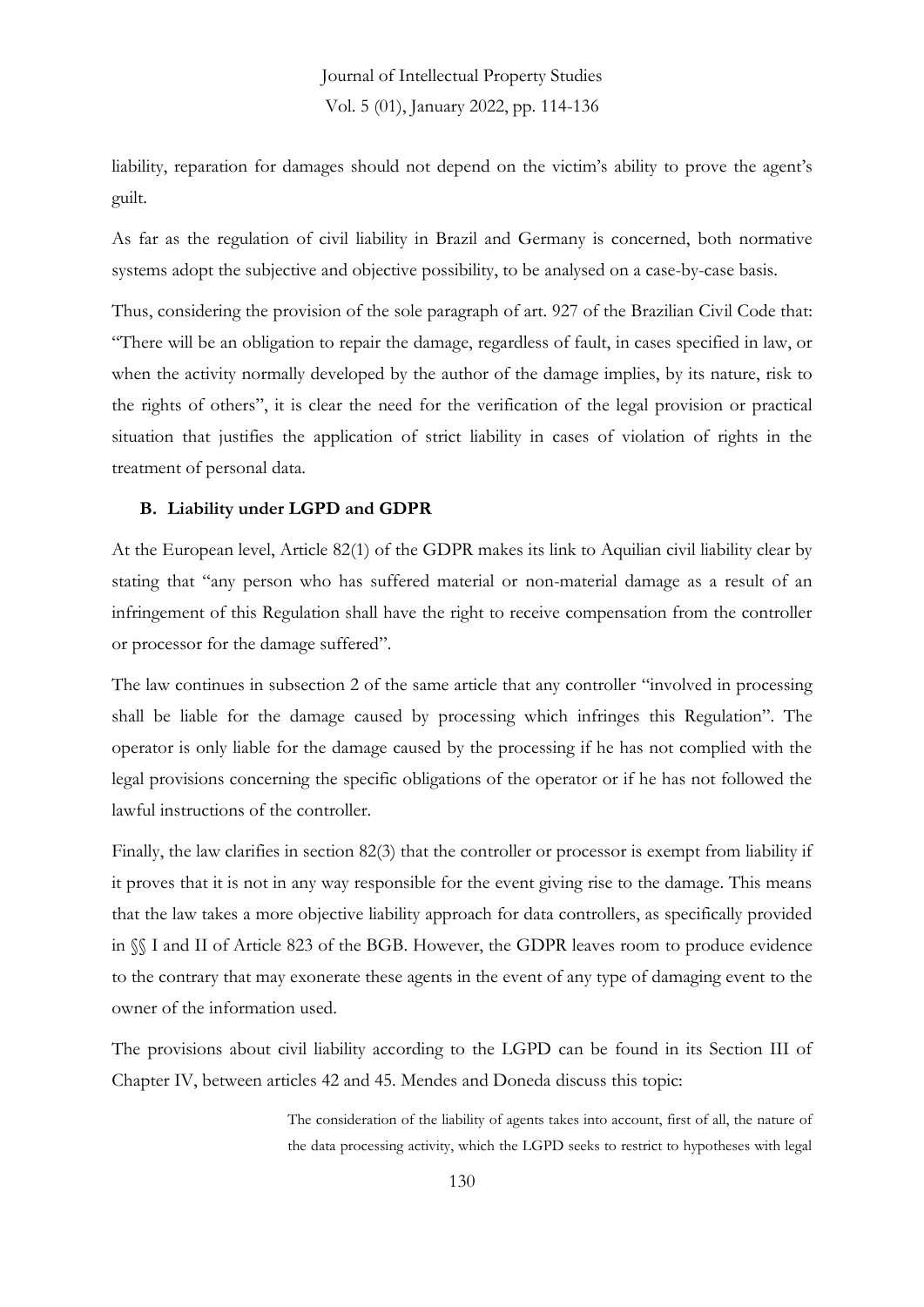grounds (art. 7) and that do not comprise more data than strictly necessary (principle of purpose, art. 6, III) nor are inappropriate or disproportionate in relation to their purpose (art. 6, II).<sup>49</sup>

In this sense, article 42 of the LGPD provides that "the controller or operator that, due to the exercise of activities involving the processing of personal data, causes to another individual or collective damage to property or morals, in violation of the legislation for the protection of personal data, is obliged to repair it". Along the same lines, and like the GDPR, the LGPD in its article 42, § 1, clause I, provides

> I – The operator is jointly and severally liable for damages caused by the processing when it fails to comply with the obligations of the data protection legislation or when it has not followed the lawful instructions of the controller, in which case the operator is equivalent to the controller, except in the cases of exclusion provided for in art. 43 of this Law.

Finally, the hypotheses in Article 43 of the LGPD in which processors will not be held liable occur when they prove:

> I – that they have not carried out the processing of personal data attributed to them; II - that, although they have carried out the processing of personal data attributed to them, there has been no violation of the data protection legislation; or III - that the damage arises from the exclusive fault of the data subject or a third party.

As a result of the way the LGPD was codified, Mendes and Doneda argue that this justifies "the legislator opting for a regime of objective liability in art. 42, linking the obligation to repair the damage to the exercise of personal data processing activity." <sup>50</sup> Such liability regime is the same that can be observed in the GDPR, as shown above.

In this sense, it is worth checking how responsibility would be assigned to a controller or operator that is an Artificial Intelligence application. Being a program of this type i.e., dependent on its algorithm, could the way such an application performs processing tasks be programmed in the machine? Sniesko and Melo when dealing with legitimate use bring an equation regarding legitimate use:

<sup>49</sup> Laura Schertel Mendes & Danilo Doneda, *Reflexões Iniciais Sobre A Nova Lei Geral De Proteção De Dados*, 120 REVISTA DE DIREITO DO CONSUMIDOR., 469, 476 (2018).

<sup>50</sup> *Id.* at 477.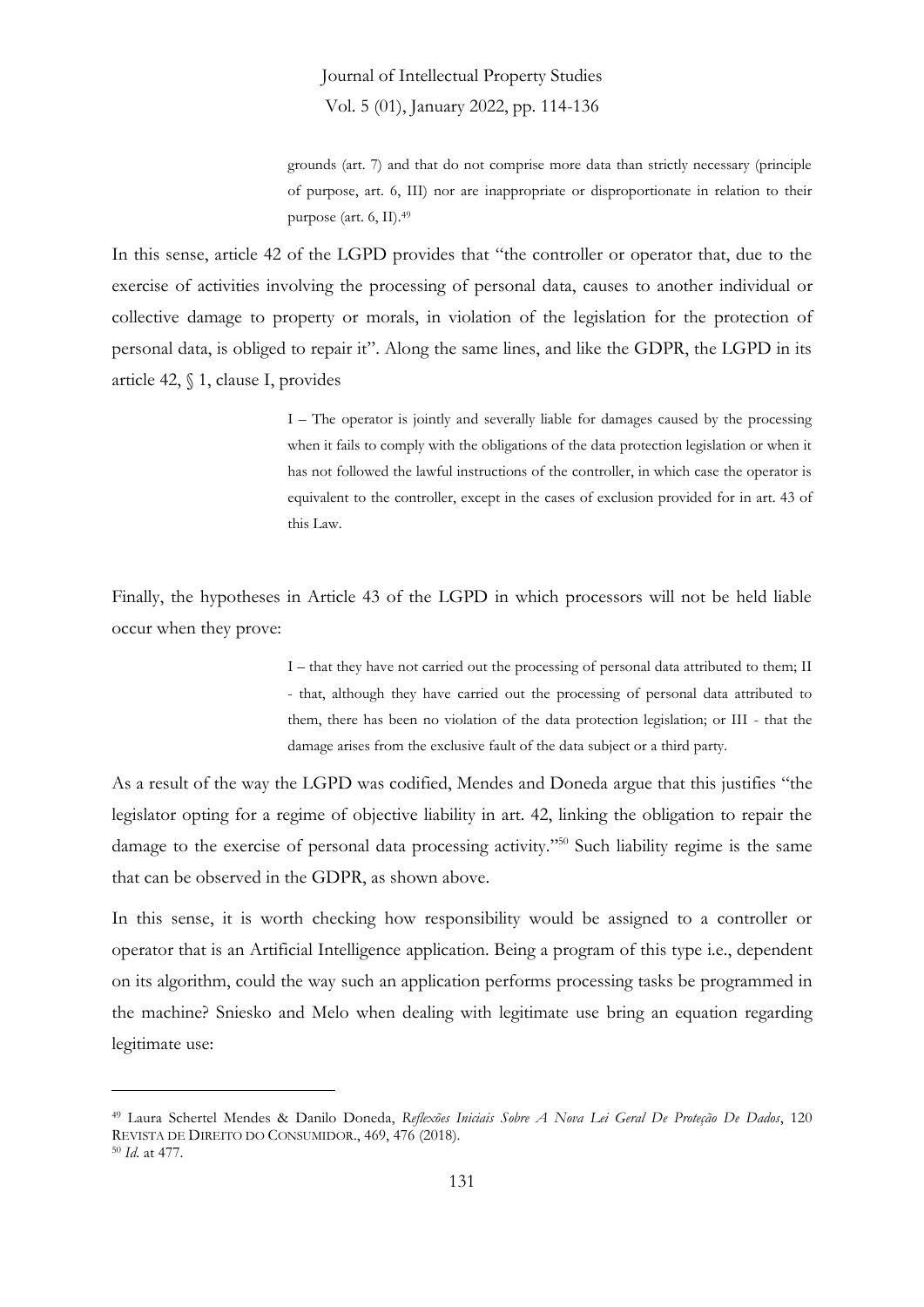i) If (Prp)Purpose > (NT)Treatment Need + (DT)Holder Rights ∴ by choosing the legitimate interest, there is a risk assumption by the controller

(ii) If (Prp)  $\leq$  (NT) + (DT)  $\therefore$  there is a chance of more comfortable processing of personal data, drawing on legitimate interest.<sup>51</sup>

According to the authors, this means that verified "in case, that the Purpose is greater than the Need plus the Rights of the data subject (...), availing oneself of legitimate interest would imply a more fragile scenario for the controller". In this way, the creation of a series of instructions for the treatment of the data is already proposed, and that is an algorithm.

Thus, as shown above, if the operator acts without guidance from the controller, determining whether and how to handle certain data, with respect to that specific data, the operator acts and will respond as if it were the controller. Whereas, due to the technological level of certain AI applications, it is possible for them to operate in ways that are not expected, and the legal challenge is to correctly and fairly find whom to hold accountable, by checking how one would hold accountable a non-human agent that could perform such operations.

#### **C. The Liability of the AI application performing data processing operations**

There are already computer programs that monitor cleaners, telling them which hotel room to clean and measuring how fast they do it. Just as there are already AI applications that check how many mouse clicks or calls a telemarketer makes per hour. While automated trucks are on the horizon, robots have already arrived in the role of supervisors and company managers.<sup>52</sup>

They do this through the techniques discussed above: software programmed with *machine* or *deep learning* techniques that use data to determine the best solution to a given problem, all as governed in their code. With these programs, customer and employee data is collected and interpreted with the aim of optimizing the relationship between the parties.

Even if this is done by an AI application and in some cases, it is the program itself that determines, for example, how many deliveries an Amazon worker should make per hour with the addition of the LGPD and the GDPR, it becomes impossible to stop attributing the

<sup>51</sup> Thiago Reyes Sniesko & Leonardo Albuquerque Melo, *Equacionando o legítimo interesse na LGPD*, LEE, BROCK, CAMARGO ADVOGADOS (JULY 22, 2020), https://bit.ly/3lBbScF.

<sup>52</sup> Josh Dzieza, *How Hard will the Robots Make Us Work?*, THE VERGE (FEB. 27, 2020), https://www.theverge.com/2020/2/27/21155254/automation-robots-unemployment-jobs-vs-human-googleamazon.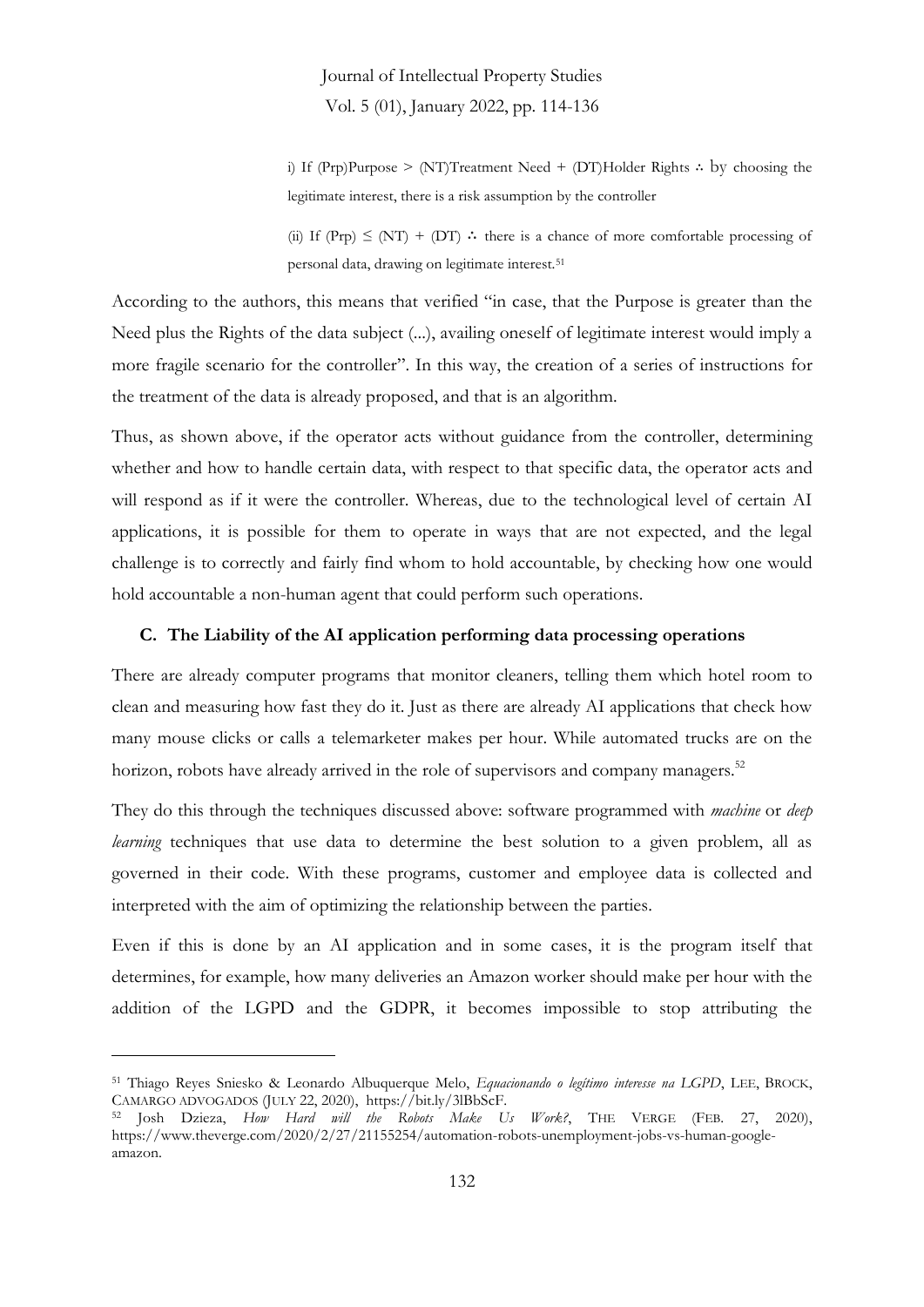responsibility to a human operator or controller.<sup>53</sup> This is because these applications rely on the interpretation of collected data and if this data is personal, it will be covered by both laws.

On this subject, Dzieza further comments that a version of these systems that collects data from the workplace in an anonymous matter could be imagined: "Such a system would have some of the efficiencies that make these systems attractive, while avoiding individualized workers being inconvenienced". The author recognizes that this would mean giving up potentially valuable data but ponders that "there is sometimes value in not collecting data, as a means of preserving space for human autonomy". <sup>54</sup>

That is, if there is no such concern with anonymization, the rules of the personal data protection laws apply, because after all, the application of Artificial Intelligence is only a tool. The responsibility, in the objective case as noted above, will fall on the controller and, secondarily, on the data operator. Regarding the importance that the operating system may have for the definition of the agent's role in data processing, therefore, also its liability, the ICO would already say:

> If you are acting as both controller and operator, you must ensure that your systems and procedures distinguish between the personal data you process in your capacity as controller and that which you process as an operator on behalf of another controller. If some of the data is the same, your systems should be able to distinguish between these two capacities, and allow you to apply different processes and measures to each. If you cannot do this, you are likely to be considered a joint controller rather than an operator for the data you process on behalf of your customer.<sup>55</sup>

In order to harmonize the use of AI with the processing of personal data in a secure manner, one can draw on the teachings of the Brazilian authors Teffé and Medon, who state that "ethical principles, technical standards, and less closed structure standards will help ensure that the design and development of such technologies are guided by concern for the human person and seek to promote safe, just, and inclusive AI". <sup>56</sup>

<sup>53</sup> *Id.*

<sup>54</sup> *Id.*

<sup>55</sup> INFORMATION COMMISSIONER'S OFFICE, *supra* note 37.

<sup>56</sup> Chiara Spadaccini de Teffé & Felipe Medon, *Responsabilidade Civil e Regulação de Novas Tecnologias: Questões Acerca da Utilização de Inteligência Artificial na Tomada de Decisões Empresariais*, 6 REVISTA ESTUDOS INSTITUCIONAIS 301, 304 (2020).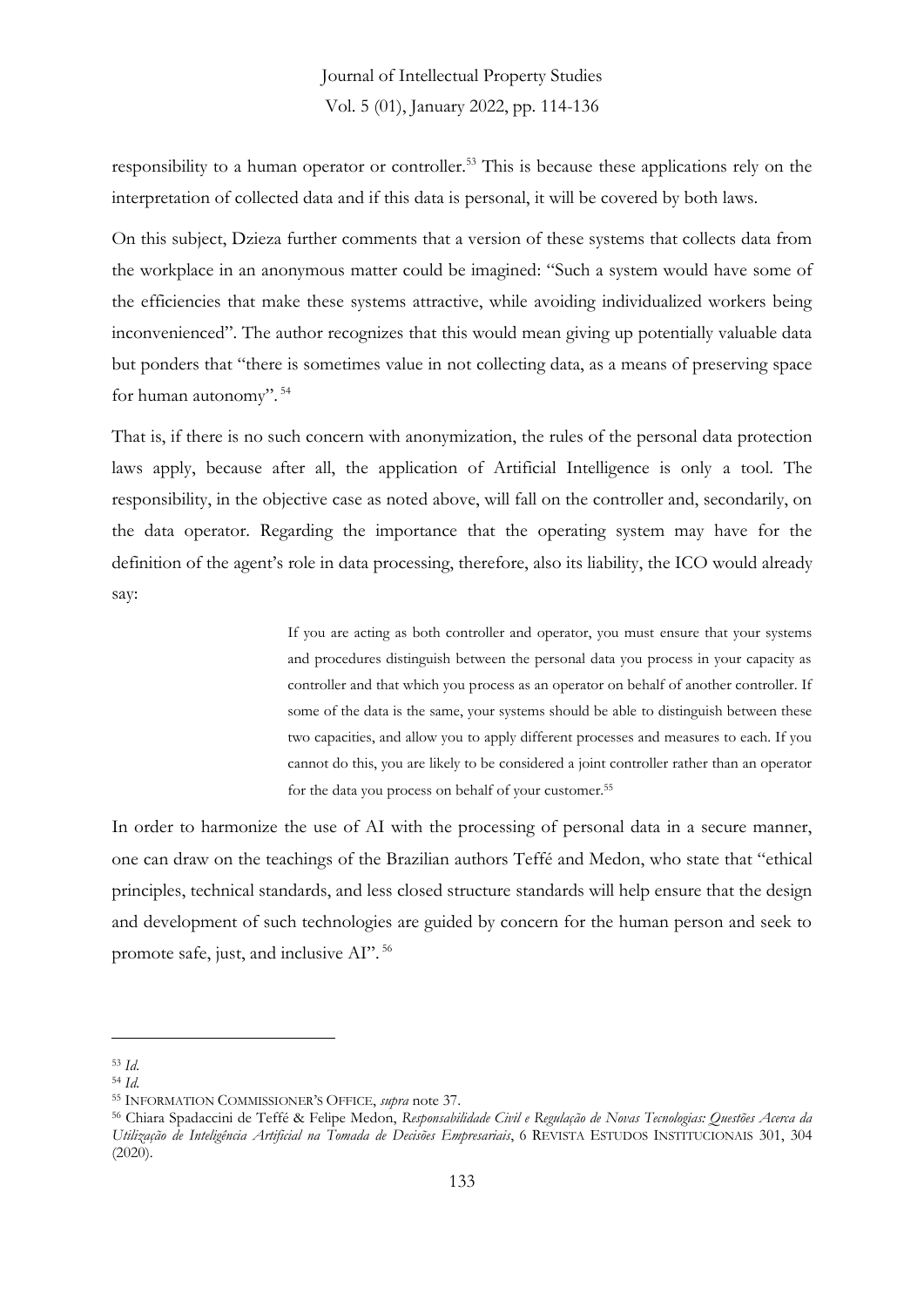In short, even if use is made of artificial intelligence applications, damages resulting from violations of rights in the treatment of personal data, as well as all other damages, must be remedied. In this sense, Facchini Neto states:

> "The fact is that the theory of tort liability includes both fault and risk. Both are to be regarded not as the very foundation of tort liability, but as merely technical procedures which can be used to ensure that victims are entitled to compensation for damage unjustly suffered. Where the subjective theory cannot explain and support the right to compensation, the objective theory should be used. This is because, in a truly just society, all damage must be compensated." 57

With regard to civil liability under the application of AI as controller or operator, the conclusion is that AI should be understood as a mere tool to assist data processing agents. Thus, availing itself of the objective theory of civil liability, even though lacking guilt, it is an activity in which both controller and operator assume the risks of their acts and of the execution of the tools they choose to use. Therefore, with regard to civil liability, the agents must observe the effective compliance with the principles legally provided. This must occur both *a priori*, in compliance with the principle of prevention, and *a posteriori*, in light of accountability, in order to demonstrate the adoption of effective measures, in addition to the observance and compliance with the rules of personal data protection.

#### **V. CONCLUSION**

Artificial Intelligence applications are true technological marvels that revolutionize the way our civilization performs all kinds of activities, from vehicle automation to business management tasks. That said, they are still tools, which are put into operation under the orders of a human controller.

In this sense, item 1 of this work approached the operation of an application of this type. AI was defined as the area of study focused on developing machines capable of emulating human reasoning, and the three elements that would be necessary for its proper functioning were addressed. The first of these would be the *software*, its programming, which determines what the application will perform and that can be accomplished through techniques such as machine learning or deep learning. The second element is the *hardware*, which is where the computer

<sup>57</sup> Eugênio Facchini Neto, *Da responsabilidade civil no novo código*, O NOVO CÓDIGO CIVIL E A CONSTITUIÇÃO 160- 161 (Ingo Wolfgang Sarlet ed., Livraria do Advogado 1 st ed 2003).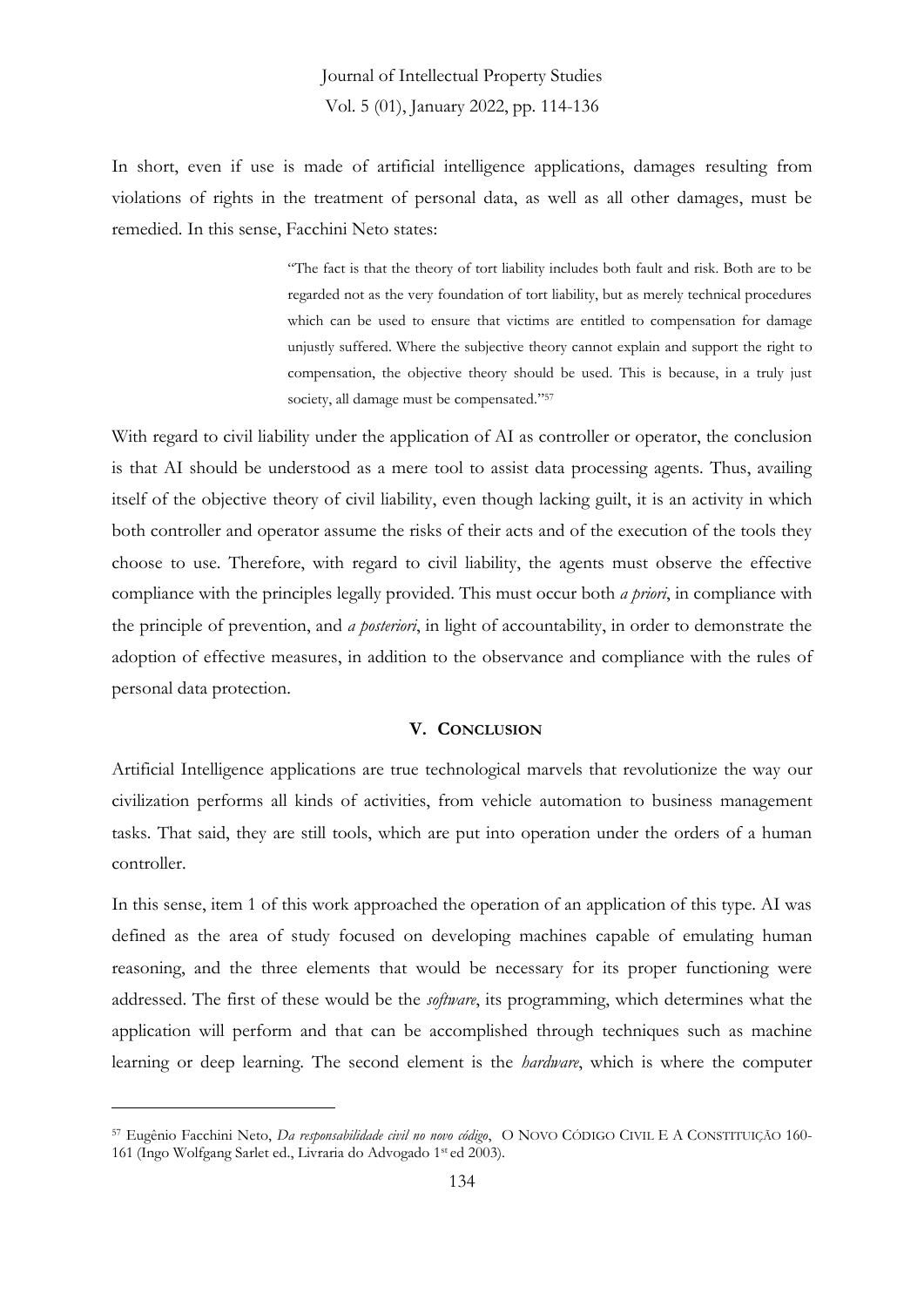program is executed. Finally, the last element is data, which works as the *input* needed for the AI application to produce a certain *output*.

In the case of data, with them being personal, it falls under the regency of LGPD and the GDPR, the most recent laws addressing data processing operations and the topic of section 2 of this paper. They attribute responsibility to those who carry out data processing operations and attribute in particular two roles: controller and operator. The controller is the natural or legal person who determines the purposes and means of the processing of personal data, while the operator is the person who processes personal data on behalf of the data controller.

Since both the controller and the operator are natural or legal persons, the law also attributes them a civil liability regime, as seen in item 3. In an analysis of the Brazilian and European legislation it was noted that the applicable law to these agents would be strict liability. That is, it would be enough for the owner of the data to prove a harmful act in order to be able to claim for compensation. In this item, it was also seen that the acts practiced by an AI application that acts as a data operator or controller would still have to have its liability attributed to a natural or legal person.

Although revolutionary tools, AI applications are still instruments of data processing agents. They already have a very large capacity to manage, classify, and change the data they receive, but the current legislation is not open for any other type of civil liability than that of agents and operators who are natural or legal persons.

The very fact that liability is objective already indicates that it is a company or a member thereof that will suffer the consequences for the misuse of the tool. One could only glimpse the possibility of these AI applications having some kind of liability if they effectively reached the singularity and fought for their rights.

This was the conclusion reached in this article, but it is recognized that this is a very recent topic and, especially with these new technologies, it is unfeasible to limit the vision to only one type of protection. We hope this article will make a relevant contribution to a subject that still requires much reflection.